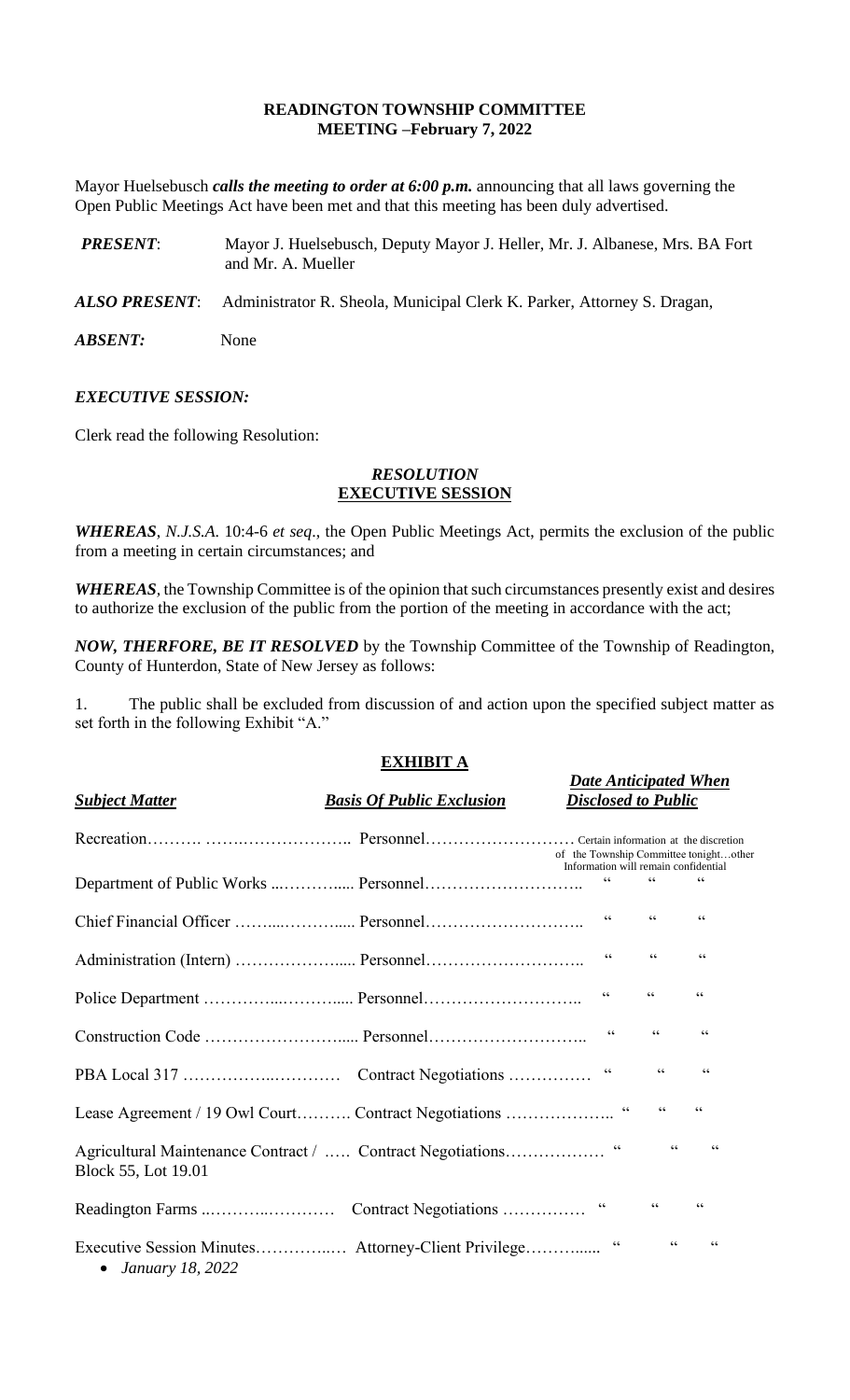Readington Township Committee Meeting – February 7, 2022 Page **2** of **31**

Affordable Housing..…………..…..….. Potential Litigation…………..…… " " "

Oakland Drive West Pump …………… Litigation …………………………. " " " Pump Station Upgrade

Civil Action Summons / ………………. Litigation…………………………. " " " Rosedale and Rosehill Cemetery Association vs. Township of Readington and the Township of Committee of the Township of Readington

It is anticipated at this time that the stated subject matter will be made public on or about the time set forth in Exhibit "A."

2. This Resolution shall take effect immediately.

*A MOTION* was made by Mrs. Fort to adopt this resolution, seconded by Mr. Albanese with a vote of ayes all, nays none recorded.

The meeting reconvened at 7:50 p.m.

Mayor Huelsebusch led those present in the *Salute to the Flag.*

# *Personnel / Recreation*

The following resolution was offered for consideration:

#### *#R-2022-36*

# *RESOLUTION HIRING CAMP DIRECTOR FOR THE SUMMER RECREATION PROGRAM*

*WHEREAS,* there exists a need to hire a summer camp director for the 2022 Summer Recreation program; and

*WHEREAS,* the Recreation Director has provided a recommendation to hire Denise Hawkins; and

*NOW THEREFORE BE IT RESOLVED,* that the Readington Township Committee does hereby approve hiring Denise Hawkins as the Summer Camp Director at a rate of \$21.98 per hour for the 2022 Summer Camp Program.

*A MOTION* was made by Mrs. Fort to adopt this resolution, seconded by Mr. Albanese and on Roll Call vote the following was recorded:

Mr. Albanese - Aye Mrs. Fort - Aye Mr. Heller -Aye Mr. Mueller -Aye Mayor Huelsebusch - Aye

#### *Personnel / Department of Public Works*

The following resolution was offered for consideration: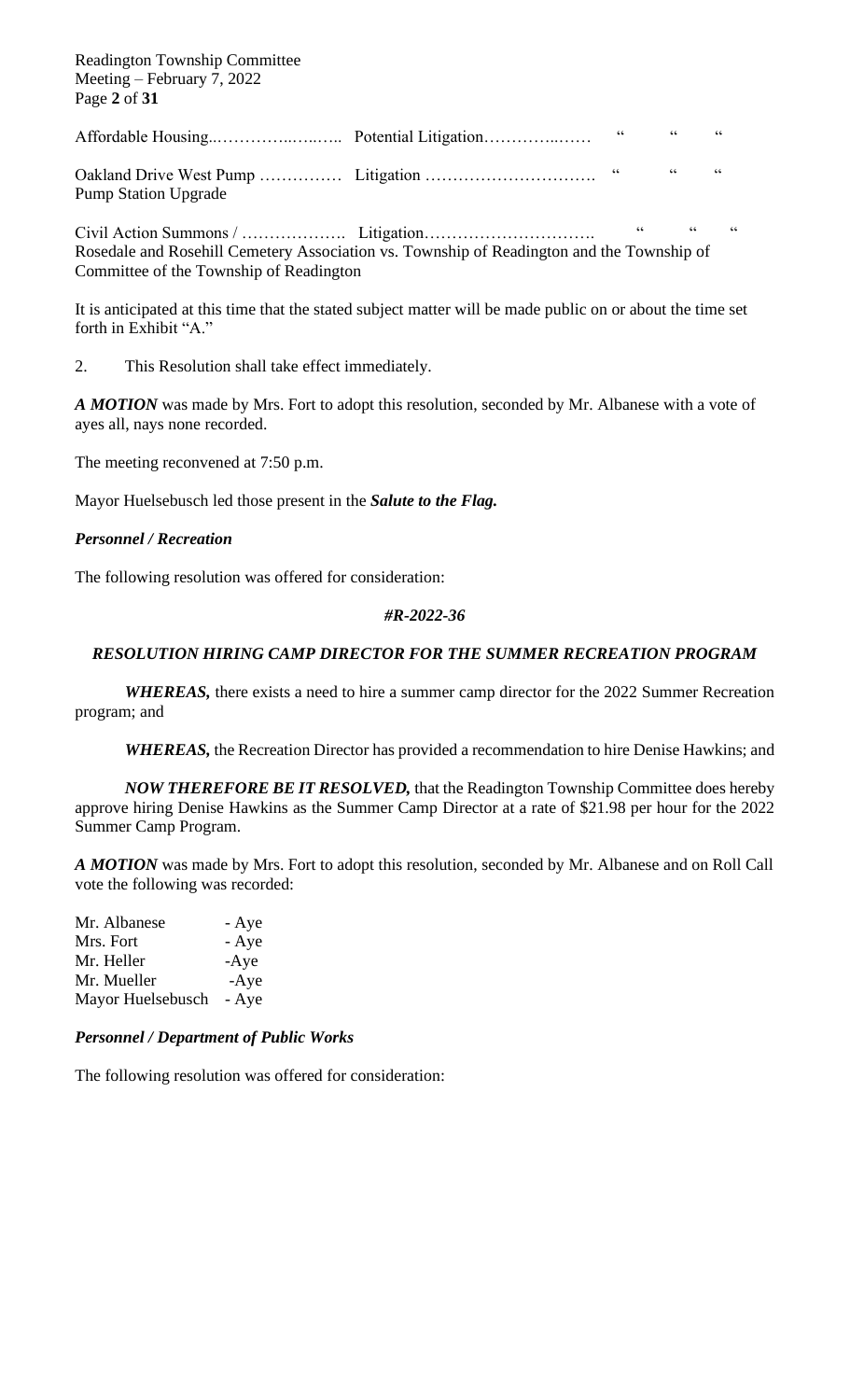Readington Township Committee Meeting – February 7, 2022 Page **3** of **31**

#### *#R-2022-37*

#### *TOWNSHIP OF READINGTON RESOLUTION*

*WHEREAS,* Ryan Wallace was hired as Road Supervisor on August 2, 2021; and

*WHEREAS, Ryan Wallace has tendered his resignation effective February 9, 2022, to return to* Bernards Township as Director of Public Works*;* and

*WHEREAS*, the Township Committee hereby accepts with regret Ryan Wallace's resignation; and

*NOW THEREFORE BE IT RESOLVED* the Township Committee wishes Ryan Wallace continued success in his professional endeavors.

*A MOTION* was made by Mrs. Fort to adopt this resolution, seconded by Mr. Albanese and on Roll Call vote the following was recorded:

| Mr. Albanese      | - Aye  |
|-------------------|--------|
| Mrs. Fort         | - Aye  |
| Mr. Heller        | $-Aye$ |
| Mr. Mueller       | $-Aye$ |
| Mayor Huelsebusch | - Aye  |

*Personnel / Chief Financial Officer*

The following resolution was offered for consideration:

#### *#R-2022-38*

#### *TOWNSHIP OF READINGTON RESOLUTION*

*WHEREAS,* Kristine Boxwell left the employ of the Township of Readington as Tax Collector on January 7, 2022; and

*WHEREAS,* Michael Balogh has requested to return to his former position as Tax Collector*;* and

*WHEREAS*, the Township Administrator, after advertising for a Chief Financial Officer and interviewing viable candidates recommends the employment of Thomas Ferry, CMFO, CPA, RMA, PSA as full-time Chief Financial Officer for Readington Township at a salary of \$125,000; and

*NOW THEREFORE BE IT RESOLVED* the Township Committee appoints Thomas Ferry, CMFO, CPA, RMA, PSA as full-time Chief Financial Officer for Readington Township with a start date to be determined.

*A MOTION* was made by Mrs. Fort to adopt this resolution, seconded by Mr. Heller and on Roll Call vote the following was recorded:

| Mr. Albanese      | - Aye  |
|-------------------|--------|
| Mrs. Fort         | - Aye  |
| Mr. Heller        | $-Aye$ |
| Mr. Mueller       | $-Aye$ |
| Mayor Huelsebusch | - Aye  |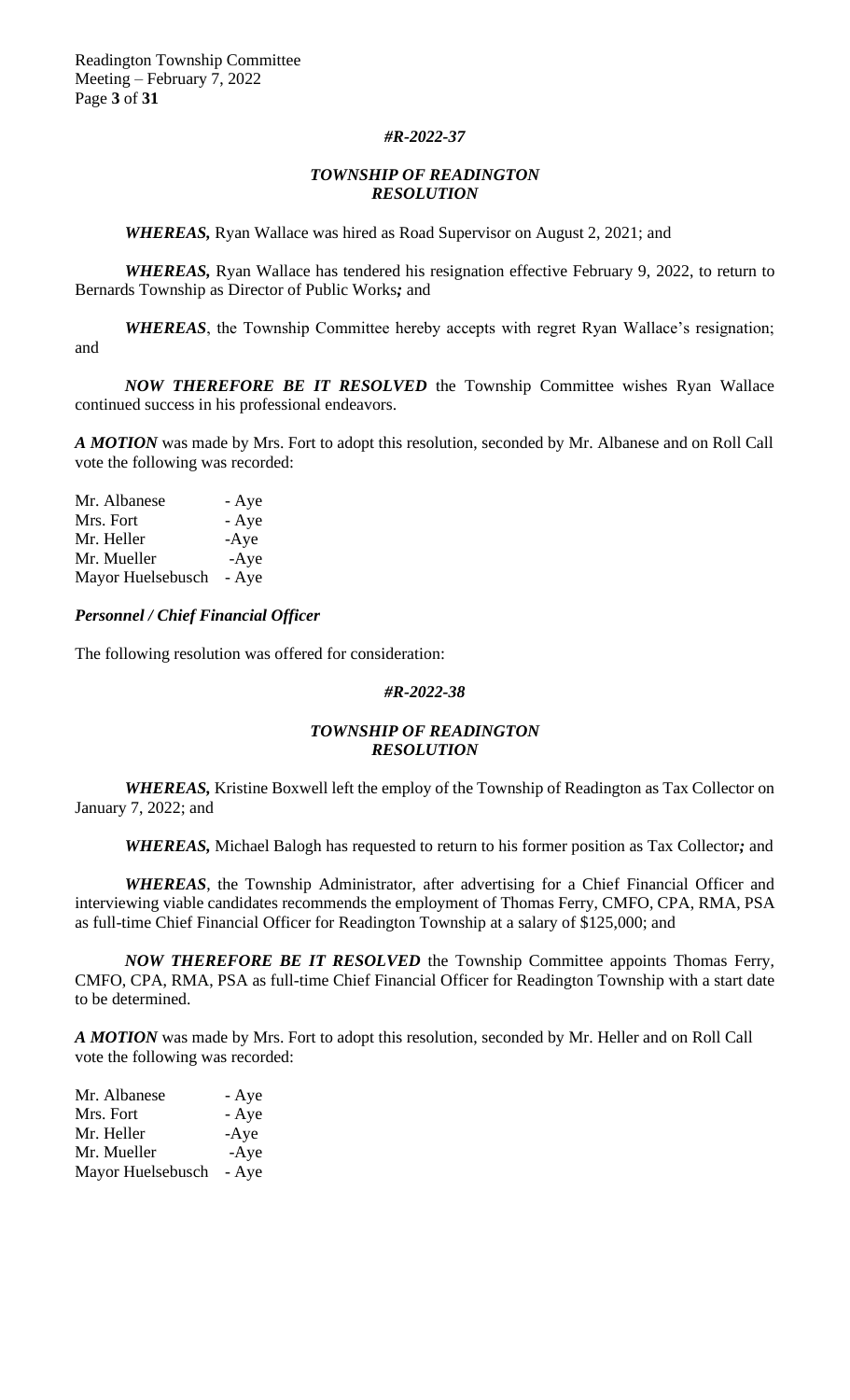Readington Township Committee Meeting – February 7, 2022 Page **4** of **31**

#### *Personnel / Administration (Intern)*

The following resolution was offered for consideration:

#### *#R-2022-39*

## *TOWNSHIP OF READINGTON RESOLUTION*

*WHEREAS* the Township of Readington is a Sustainable Jersey Silver awardee; and

*WHEREAS* with the abundance of work necessary to complete the relevant application and also to maintain and enhance the environmental and sustainability efforts of the Township an Intern was determined to be needed*;* and

*WHEREAS*, the Township Administrator, after consultation with faculty at Raritan Valley Community College, reviewed the projects with potential candidates and after due consideration, recommends Juaquin Goodbar as Environmental Intern with a compensation of \$15 per hour, estimating 10 hours per week for the Spring 2022 semester; and

*NOW THEREFORE BE IT RESOLVED* the Township Committee appoints Juaquin Goodbar as Environmental Intern as recommended by the Township Administrator.

*A MOTION* was made by Mrs. Fort to adopt this resolution, seconded by Mr. Heller and on Roll Call vote the following was recorded:

| Mr. Albanese      | - Aye  |
|-------------------|--------|
| Mrs. Fort         | - Aye  |
| Mr. Heller        | $-Aye$ |
| Mr. Mueller       | $-Aye$ |
| Mayor Huelsebusch | - Aye  |
|                   |        |

#### *Personnel / Police Department*

Mayor Huelsebusch stated that this matter remains in Executive Session.

#### *Personnel / Construction Code*

The following resolution was offered for consideration:

#### *#R-2022-40*

## *TOWNSHIP OF READINGTON RESOLUTION*

*WHEREAS,* there exists a vacancy in the Office of Construction Code for a Technical Assistant; and

*WHEREAS*, the Township Administrator, after advertising for a Technical Assistant and interviewing viable candidates, it is the joint recommendation of the Township Administrator and Construction Code Official to appoint Michelle Fornaciari as Full-time Technical Assistant at an annual salary of \$45,000 and upon completion of the requisite certification process, the salary be increased to \$48,000; and

*NOW THEREFORE BE IT RESOLVED* the Township Committee appoints Michelle Fornaciari as full-time Technical Assistant for Readington Township with a start date to be determined.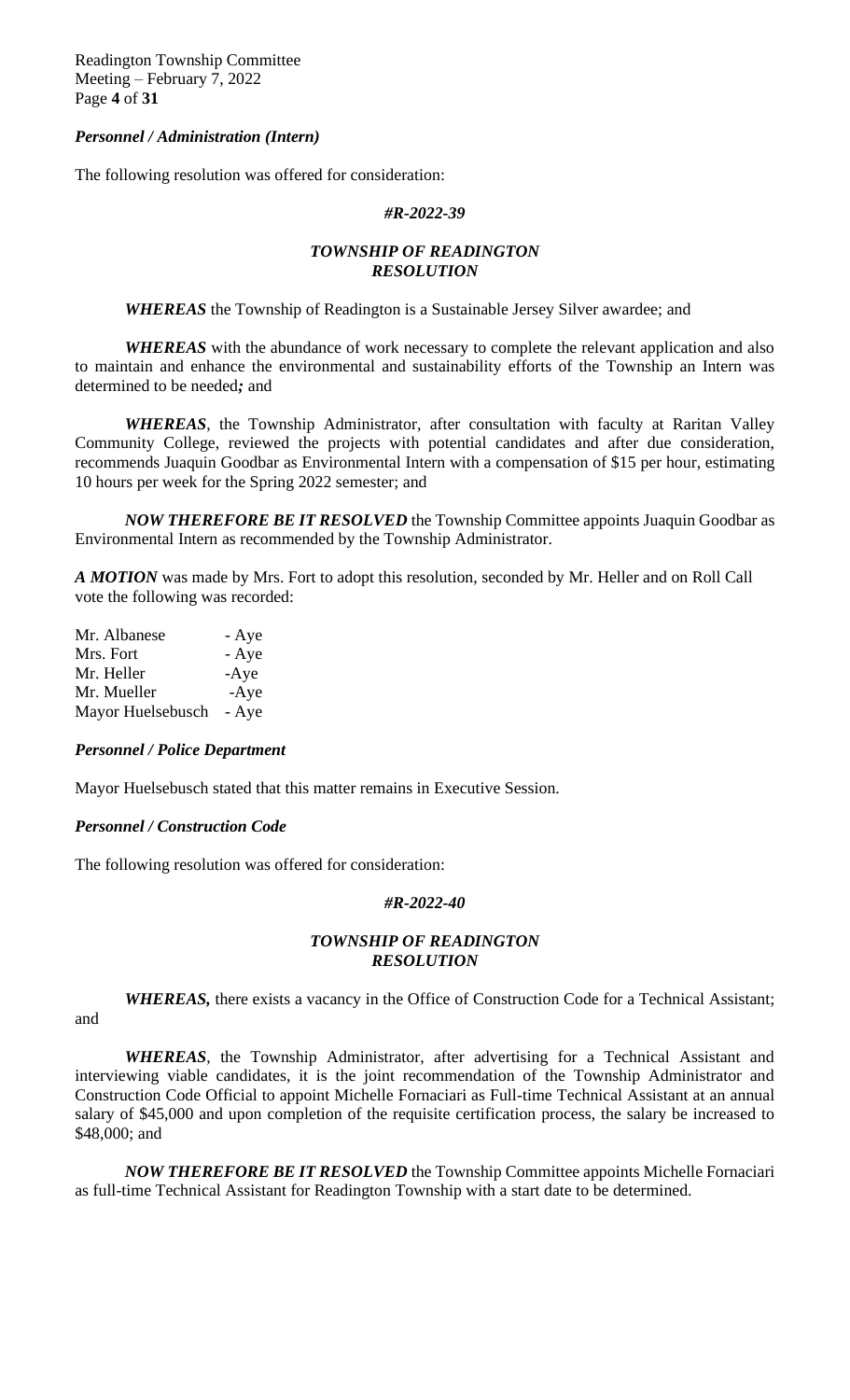Readington Township Committee Meeting – February 7, 2022 Page **5** of **31**

*A MOTION* was made by Mrs. Fort to adopt this resolution, seconded by Mr. Heller and on Roll Call vote the following was recorded:

| Mr. Albanese      | - Aye  |
|-------------------|--------|
| Mrs. Fort         | - Aye  |
| Mr. Heller        | $-Aye$ |
| Mr. Mueller       | $-Aye$ |
| Mayor Huelsebusch | - Aye  |

The following resolution was offered for consideration:

#### *#R-2022-41*

#### *TOWNSHIP OF READINGTON RESOLUTION*

*WHEREAS,* pursuant to N.J.A.C. 5:23 the municipality shall employ a building Subcode Official for the Construction Office; and

*WHEREAS*, Thomas Petto shall be appointed the Building Subcode Official, and perform building, fire, and mechanical inspections for the Township;

*NOW THEREFORE BE IT RESOLVED*, the Township Committee hereby appoints Thomas Petto to be the Building Subcode Official in accordance with New Jersey Uniform Construction Code at an annual salary of \$46,800 per year, not to exceed 20 hours per week.

*A MOTION* was made by Mrs. Fort to adopt this resolution, seconded by Mr. Heller and on Roll Call vote the following was recorded:

| Mr. Albanese      | - Aye  |
|-------------------|--------|
| Mrs. Fort         | - Aye  |
| Mr. Heller        | $-Aye$ |
| Mr. Mueller       | $-Aye$ |
| Mayor Huelsebusch | - Aye  |

#### *Contract Negotiations / PBA Local 317*

The following resolution was offered for consideration:

## *#R-2022-42*

## *TOWNSHIP OF READINGTON RESOLUTION*

*WHEREAS* the respective contracts with the Patrol Officers, Sergeants and Lieutenants expired on December 31, 2020; and

*WHEREAS*, the Township Administrator and the PBA Local 317 met on at least eight (8) occasions in 2021 to negotiate successor contracts without success; and

*WHEREAS,* recently the PBA and Township Administrator agreed on a proposal for 2021 only to apply all the aspects of the 2020 contract year to 2021, contingent upon Township Committee ratification;

*WHEREAS*, the attached Memorandum of Agreement outlines the terms of the one-year agreement; and

*NOW THEREFORE BE IT RESOLVED,* the Township Committee of the Township of Readington hereby agrees the proposal is in the best interest of the Township and therefore approves the Memorandum of Agreement.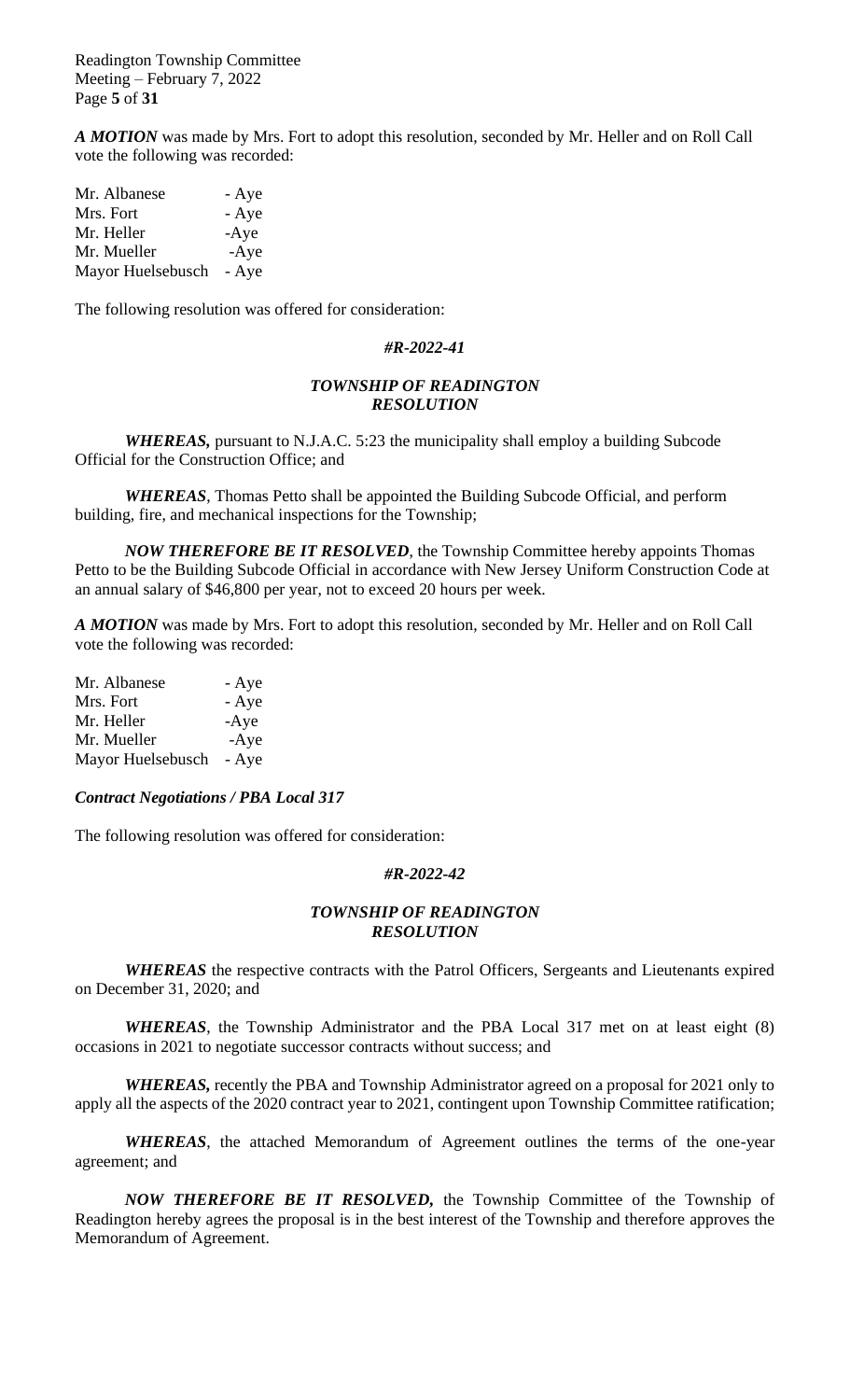Readington Township Committee Meeting – February 7, 2022 Page **6** of **31**

*A MOTION* was made by Mrs. Fort to adopt this resolution, seconded by Mr. Albanese and on Roll Call vote the following was recorded:

| Mr. Albanese      | - Aye  |
|-------------------|--------|
| Mrs. Fort         | - Aye  |
| Mr. Heller        | $-Aye$ |
| Mr. Mueller       | $-Aye$ |
| Mayor Huelsebusch | - Aye  |

#### *Contract Negotiations / Lease Agreement / 19 Owl Court*

The following resolution was offered for consideration:

#### *#R-2022-43*

#### *TOWNSHIP OF READINGTON COUNTY OF HUNTERDON AND STATE OF NEW JERSEY*

*WHEREAS,* the Township is owner of a single family one bedroom, 1.5-bathroom condominium unit located at 19 Owl Court, Three Bridges, New Jersey (the "Property"), which was purchased in June 2021 for inclusion in the Township's market to affordable housing program; and

*WHEREAS,* no qualified affordable housing buyer has yet been found for the Property and the Township Committee, on recommendation of the Township Housing Coordinator, has been requested to enter into a short-term lease agreement with the Tenant Barbara Arndt for same because she was recently forced to vacate her current rental in the Township due to emergency health, safety and welfare issues that arose there; and

*WHEREAS,* the lease for the Property provides for a monthly rental of \$1,200 per month for an approximate term of six months (6) starting on January 25, 2022, through July 31, 2022, and permits an extension for one (1) additional six (6) month term until January 25, 2023; and

*WHEREAS,* in addition to providing emergency housing to the Tenant, who is also a disabled veteran, entering into the short-term lease will be beneficial to the Township for security purposes and will also help off-set carrying costs of the unit, including utilities, maintenance and association dues, until same is sold; and

*WHEREAS,* the Township intends to offer the unit again for sale as an affordable unit at the end of the lease term; and

*WHEREAS,* a copy of the proposed lease and addendum required by the Hunter's Crossing Master Association is on file with the Township Clerk and the Township Housing Coordinator

## *NOW, THEREFORE BE IT RESOLVED BY THE TOWNSHIP COMMITTEE OF THE TOWNSHIP OF READINGTON AS FOLLOWS:*

1. The aforementioned preambles are incorporated herewith as if fully set forth at length.

2. The proposed short-term lease with the Tenant Barbara Arndt and addendum with Hunter's Crossing Master Association are hereby approved. On behalf of the Township Committee of the Township of Readington, the Mayor, Deputy Mayor, Township Administrator, Township Clerk, Township Housing Coordinator and/or Township Attorney, as appropriate, are authorized to prepare and sign any and all documentation necessary to effectuate the lease of the aforesaid Property to the aforementioned Tenant.

3. This Resolution shall be effective immediately.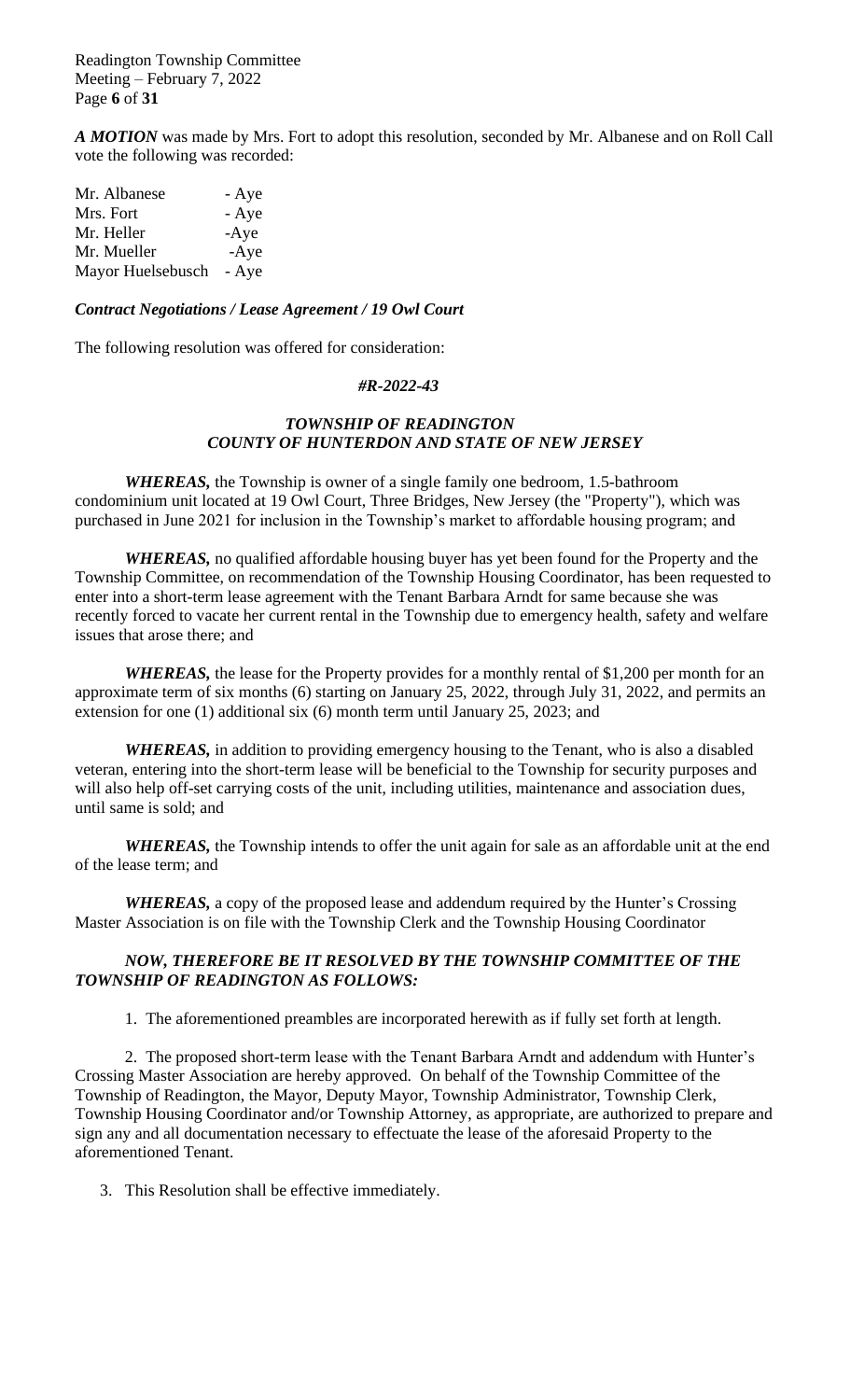Readington Township Committee Meeting – February 7, 2022 Page **7** of **31**

*A MOTION* was made by Mrs. Fort to adopt this resolution, seconded by Mr. Heller and on Roll Call vote the following was recorded:

| Mr. Albanese      | - Aye  |
|-------------------|--------|
| Mrs. Fort         | - Aye  |
| Mr. Heller        | $-Aye$ |
| Mr. Mueller       | $-Aye$ |
| Mayor Huelsebusch | - Aye  |

# *Contract Negotiations / Agriculture Maintenance Contract / Block 55, Lot 19.01*

*A MOTION* was made by Mrs. Fort to approve the Agricultural Maintenance Contract for Block 55 Lot 19.01, seconded by Mr. Heller and on Roll Call vote the following was recorded:

| Mr. Albanese      | - Aye  |
|-------------------|--------|
| Mrs. Fort         | - Aye  |
| Mr. Heller        | $-Aye$ |
| Mr. Mueller       | $-Aye$ |
| Mayor Huelsebusch | - Aye  |

## *Contract Negotiations / Readington Farms*

Mayor Huelsebusch stated that this matter remains in Executive Session.

## *Attorney-Client Privilege / Executive Session Minutes / January 18, 2022*

*A MOTION* was made by Mrs. Fort to approve the Executive Session Minutes of January 18, 2022, for content only, seconded by Mr. Heller with a vote of ayes all, nays none recorded.

## *Potential Litigation / Affordable Housing*

Mayor Huelsebusch stated that this matter remains in Executive Session.

## *Litigation / Oakland Drive West Pump Station Upgrade*

Mayor Huelsebusch stated that this matter remains in Executive Session.

## *Litigation / Civil Action Summons / Rosedale and Rosehill Cemetery Association vs. Township of Readington and the Township Committee of the Township of Readington*

Mayor Huelsebusch stated that this matter remains in Executive Session.

## *CONSENT AGENDA:*

Mayor Huelsebusch read the following statement:

*All items listed with an asterisk "\*" are considered to be routine by the Township Committee and will be enacted by one motion. There will be no separate discussion of these items unless a committee member or citizen requests, in which event the item will be removed from the General Order of Business and considered in its normal sequence on the agenda.*

Mr. Albanese requested to remove *Item #5* from the Consent Agenda.

1. \* **APPROVAL OF MINUTES** of meeting of January 18, 2022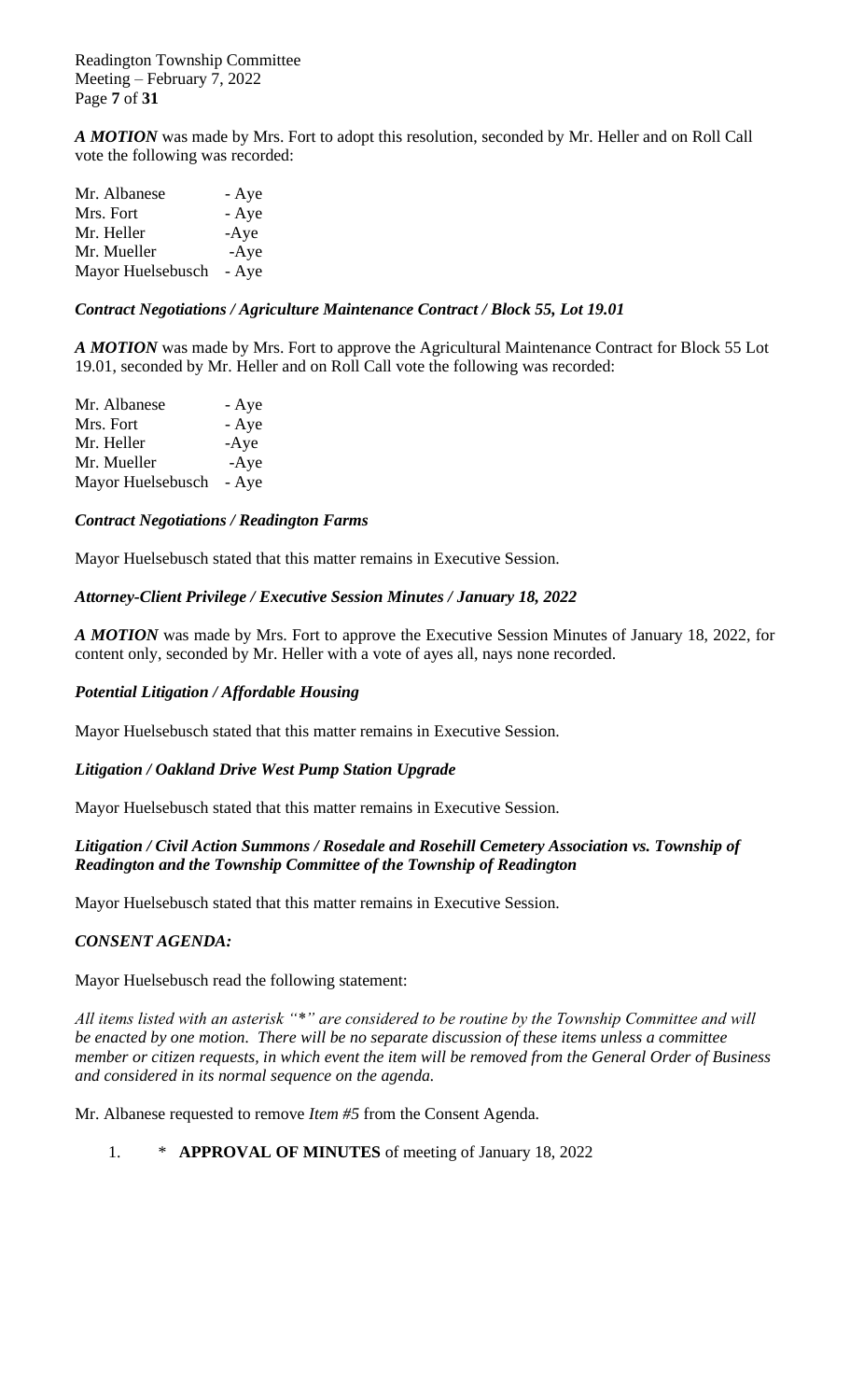#### 2. *\* Tax Lien Redemption*

The following resolution was offered for consideration:

#### *READINGTON TOWNSHIP*

#### *HUNTERDON COUNTY, STATE OF NEW JERSEY*

#### *RESOLUTION*

*WHEREAS,* an interested party has paid to the Tax Collector the amount necessary to redeem the lien on Block 48, Lot 26.38 and,

*WHEREAS,* it is the desire of the Tax Collector to refund to the lienholder the redemption amount.

*NOW THEREFORE BE IT RESOLVED* by the Township Committee that the Treasurer be authorized to refund the redemption amount of \$20,420.88, plus a premium paid in the amount of \$164,200.00, known as Tax Sale Certificate #2021-004, to the lienholder, Evolve Bank & Trust.

- 3. *\* Release of Board of Health Escrow / Block 39, Lot 53.04 (Readington Industrial Center Association, Inc.)*
- 4. \* *Release of Board of Health Escrow / Block 70, Lot 27.12 (Cocuzza)*
- 5. *\* Resolution to Authorize Buy Back of Reserved Sewer Capacity (Ferber)*

The following resolution was offered for consideration:

## *#R-2022-44*

## *TOWNSHIP OF READINGTON RESOLUTION*

*WHEREAS,* the FERBER Company has indicated they have excess reserve sewer capacity and wish to sell back three (3) units; and

*WHEREAS*, the Township Committee has agreed to purchase the three (3) units at the price of \$18.83 per gallon which is accepted to the FERBER Company*;* and

*NOW THEREFORE BE IT RESOLVED* the Township Committee hereby approves of the purchase of three (3) excess reserve capacity units from the FERBER Company at the total price of \$17,813.18.

## 6. *\* Resolution to Request County of Hunterdon to Abandon the Roundabout Project on County Road 523*

The following resolution was offered for consideration:

## *#R-2022-45*

#### *TOWNSHIP OF READINGTON RESOLUTION*

*WHEREAS,* the intersection of County Routes 523, County Route 629 and Springtown Road has been the subject of intensive study for many years; and

*WHEREAS,* officials from the Township of Readington and the County of Hunterdon have participated in numerous discussions and visits to the intersection; and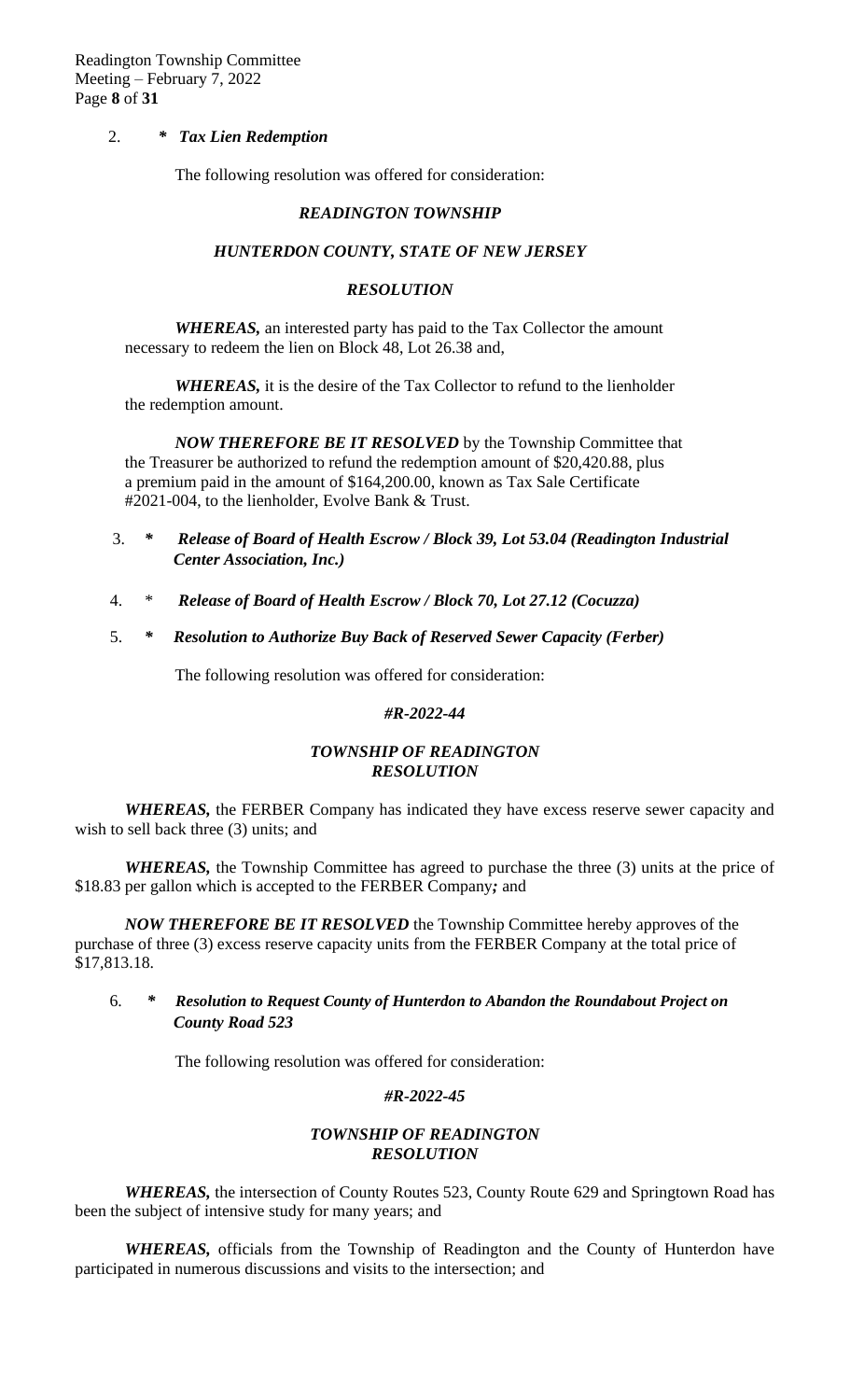#### *Resolution #R-2022-45 cont'd:*

*WHEREAS*, Hunterdon County Commissioners (formerly Freeholders) had proposed the construction of a round-about in place of the intersection; and

*WHEREAS,* in an effort to reduce speeding in the area, the Hunterdon County Freeholders have approved a lowering of the speed limits in the areas and in conjunction, the appropriate speed limit signs have been posted; and

*WHEREAS*, the Mayor & Township Committee hereby suggest the following recommendations to the County Commissioners in an effort to further improve the intersection:

1. Abandon the concept of a round-about project.

*NOW THEREFORE BE IT RESOLVED,* the Township Committee hereby endorses the recommendations enumerated above and also directs the Township Clerk to forward a certified copy of this Resolution to the Clerk of the Board of Commissioners of Hunterdon County.

7. \* *Payment of Bills –* (Complete bill list is on file in Clerk's Office)

| <b>Fund Description</b>      | Fund No. | <b>Received Total</b> |
|------------------------------|----------|-----------------------|
| <b>CURRENT FUND</b>          | $1 - 01$ | \$<br>62,099.12       |
| <b>SEWER APPROPRIATIONS</b>  | $1 - 02$ | \$<br>68,736.01       |
| <b>CURRENT FUND</b>          | $2 - 01$ | \$<br>808,435.22      |
| <b>SEWER APPROPRIATIONS</b>  | $2 - 02$ | \$<br>104,806.81      |
| <b>TRUST FUNDS</b>           | $X-03$   | \$<br>22,898.99       |
| MISC REFUND, COUNTY TAX,     |          |                       |
| <b>LIENS</b>                 | $X-05$   | \$3,456,894.10        |
| PAYROLL DEDUCTIONS           | $X-06$   | \$<br>463,966.39      |
| REGIONAL& LOCAL SCHOOL       | $X-07$   | \$2,684,705.00        |
| <b>TAX</b>                   |          |                       |
| <b>2017 CAP IMPROVEMENTS</b> | $X-17$   | \$<br>989,076.63      |
| <b>2018 CAP IMPROVEMENTS</b> | $X-18$   | \$<br>2,322.62        |
| <b>2019 CAP IMPROVEMENTS</b> | $X-19$   | \$<br>1,050.00        |
| <b>2020 CAP IMPROVEMENTS</b> | $X-20$   | \$<br>162.65          |
| <b>2021 CAP IMPROVEMENTS</b> | $X-21$   | \$<br>675.00          |
|                              |          |                       |

#### **TOTAL OF ALL FUNDS \$ 8,665,828.54**

*A MOTION* was made by Mr. Heller to approve the Consent Agenda (*with the removal of Items #5*), seconded by Mr. Mueller and on Roll Call vote the following was recorded:

| Mr. Albanese      | - Aye  |
|-------------------|--------|
| Mrs. Fort         | - Aye  |
| Mr. Heller        | $-Aye$ |
| Mr. Mueller       | $-Aye$ |
| Mayor Huelsebusch | - Aye  |

**COMMENTS FROM THE PUBLIC** for items listed on the agenda only

There were none.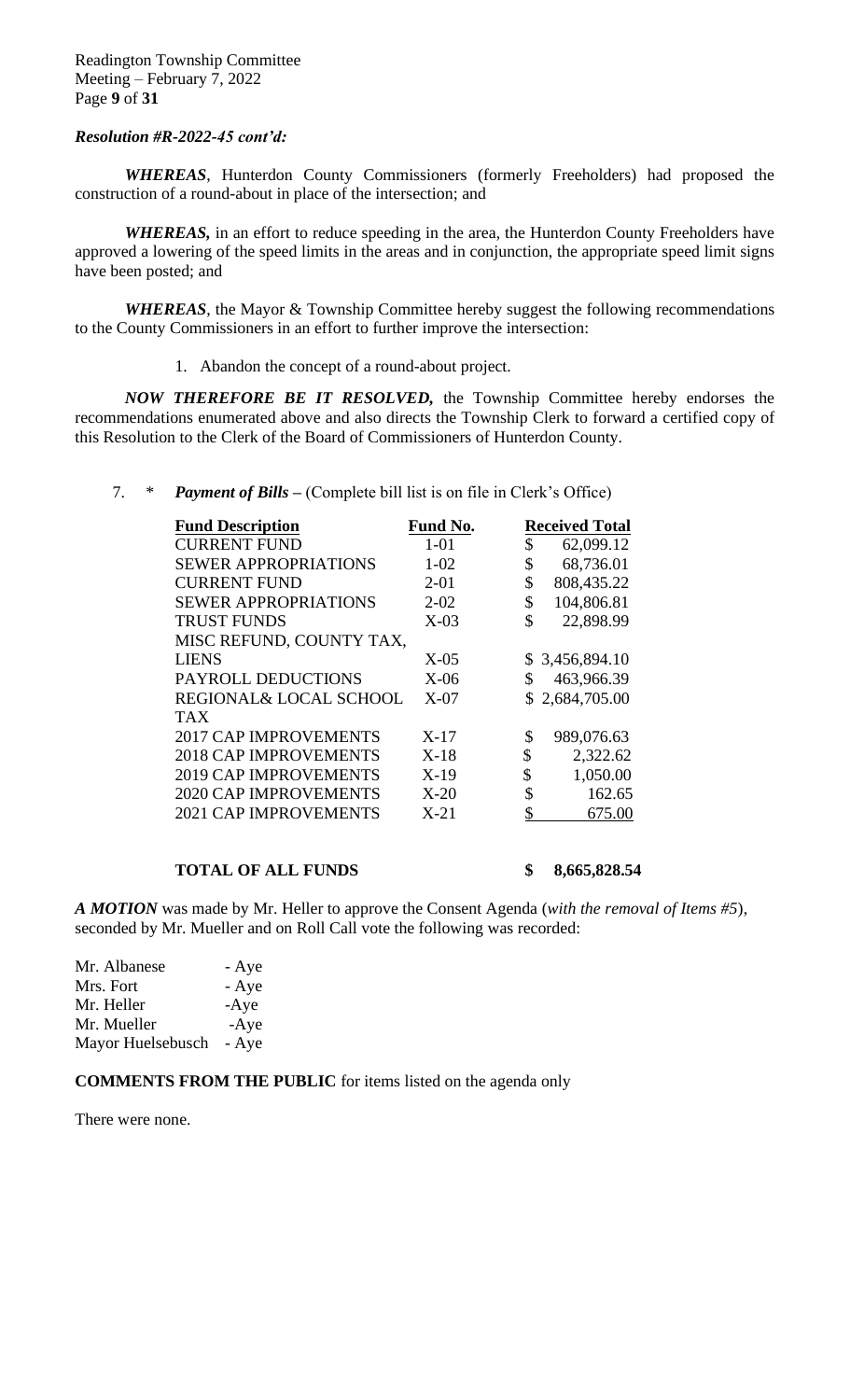Readington Township Committee Meeting – February 7, 2022 Page **10** of **31**

# *PUBLIC HEARINGS*

As it was after 7:45 p.m., *A MOTION* was made by Mr. Albanese to adjourn the regular meeting to hold a Public Hearing, seconded by Mr. Heller with a vote of ayes all, nays none recorded.

Clerk read by Title:

## *AN ORDINANCE TO PROVIDE FOR THE ACCEPTANCE OF PROPERTY KNOWN AS BLOCK 73, LOT 15 IN THE TOWNSHIP OF READINGTON, COUNTY OF HUNTERDON AND STATE OF NEW JERSEY FROM FLOOD*

# *ORDINANCE #01-2022*

Mayor Huelsebusch asked if there were any comments from the governing body.

There were none.

Mayor Huelsebusch asked if there were any comments from the public.

There were none.

*A MOTION* was made by Mr. Albanese to close the Public Hearing and open the regular meeting, seconded by Mrs. Fort with a vote of ayes all, nays none recorded.

Clerk read by Title:

# *AN ORDINANCE TO PROVIDE FOR THE ACCEPTANCE OF PROPERTY KNOWN AS BLOCK 73, LOT 15 IN THE TOWNSHIP OF READINGTON, COUNTY OF HUNTERDON AND STATE OF NEW JERSEY FROM FLOOD*

# *ORDINANCE #01-2022*

*A MOTION* was made by Mrs. Fort to adopt this ordinance*,* seconded by Mr. Albanese and on Roll Call vote the following was recorded:

| Mr. Albanese      | - Aye  |
|-------------------|--------|
| Mrs. Fort         | - Aye  |
| Mr. Heller        | $-Aye$ |
| Mr. Mueller       | $-Aye$ |
| Mayor Huelsebusch | - Aye  |

*A MOTION* was made by Mr. Albanese to adjourn the regular meeting to hold a Public Hearing, seconded by Mr. Mueller with a vote of ayes all, nays none recorded.

Clerk read by Title:

## *AN ORDINANCE OF THE TOWNSHIP OF READINGTON, HUNTERDON COUNTY AND STATE OF NEW JERSEY REPEALING ORDINANCE #19-2021 WHICH PROHIBITED ALL CLASSES OF CANNABIS BUSINESSES WITHIN THE TOWNSHIP AND AMENDING CHAPTER 88 OF THE CODE OF THE TOWNSHIP OF READINGTON ENTITLED "CANNABIS BUSINESSES" TO PERMIT CERTAIN CLASSES OF CANNABIS BUSINESSES*

## *Ordinance #02-2022*

Mayor Huelsebusch asked if there were any comments from the governing body.

There were none.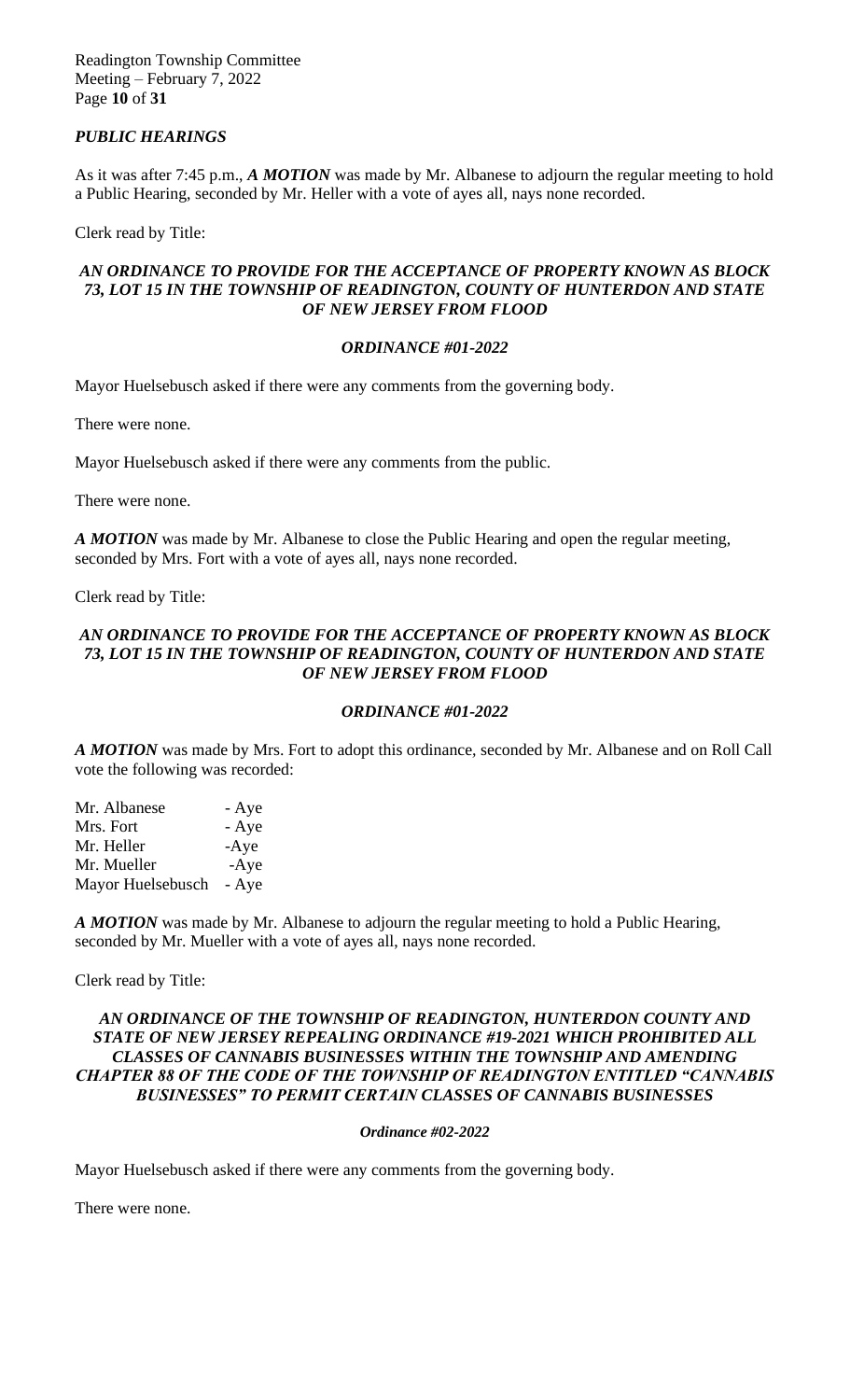Readington Township Committee Meeting – February 7, 2022 Page **11** of **31**

Mayor Huelsebusch asked if there were any comments from the public.

Scott Barton, Old Highway 28, requested clarification on the classes of cannabis businesses and confirmation that no retail sales would not be permitted in the Township.

Andrew Roth, County Road 523, commented on differences between medical cannabis versus recreational cannabis.

Todd Terricone, Lamington Road, inquired about the Class 6 Cannabis Delivery license.

Scott Barton, Old Highway 28, inquired about the increase in tax revenue from the cannabis businesses.

Anthony Marsico, Executive Vice President for Verano NJ, LLC, read an informational statement outlining the operations at the facility and provided insight as to their intent as a business partner in Readington Township.

Sam Tropello, Pine Bank Road, commented on the revenue from the recreational cannabis.

Andrew Roth, County Road 523, commented on the language within the ordinance and opined that the consideration of adopting the ordinance should not be about money.

Jacqueline Hindle, Indian Run, member of the Cannabis sub-committee, spoke in support of the state-ofthe-art operations at the Verano facility that she had recently toured.

*A MOTION* was made by Mr. Mueller to close the Public Hearing and open the regular meeting, seconded by Mr. Heller with a vote of ayes all, nays none recorded.

Clerk read by Title:

## *AN ORDINANCE OF THE TOWNSHIP OF READINGTON, HUNTERDON COUNTY AND STATE OF NEW JERSEY REPEALING ORDINANCE #19-2021 WHICH PROHIBITED ALL CLASSES OF CANNABIS BUSINESSES WITHIN THE TOWNSHIP AND AMENDING CHAPTER 88 OF THE CODE OF THE TOWNSHIP OF READINGTON ENTITLED "CANNABIS BUSINESSES" TO PERMIT CERTAIN CLASSES OF CANNABIS BUSINESSES*

#### *Ordinance #02-2022*

*A MOTION* was made by Mr. Heller to adopt this ordinance*,* seconded by Mr. Albanese and on Roll Call vote the following was recorded:

| Mr. Albanese      | - Aye  |
|-------------------|--------|
| Mrs. Fort         | - Aye  |
| Mr. Heller        | $-Aye$ |
| Mr. Mueller       | $-Aye$ |
| Mayor Huelsebusch | - Aye  |

*A MOTION* was made by Mr. Heller to adjourn the regular meeting to hold a Public Hearing, seconded by Mr. Albanese with a vote of ayes all, nays none recorded.

Clerk read by Title:

# *AN ORDINANCE OF THE TOWNSHIP OF READINGTON, HUNTERDON COUNTY AND STATE OF NEW JERSEY AMENDING AND SUPPLEMENTING CHAPTER 88 OF THE CODE OF THE TOWNSHIP OF READINGTON TO ESTABLISH A CANNABIS TRANSFER TAX AND USER TAX IN THE TOWNSHIP*

*Ordinance #03-2022*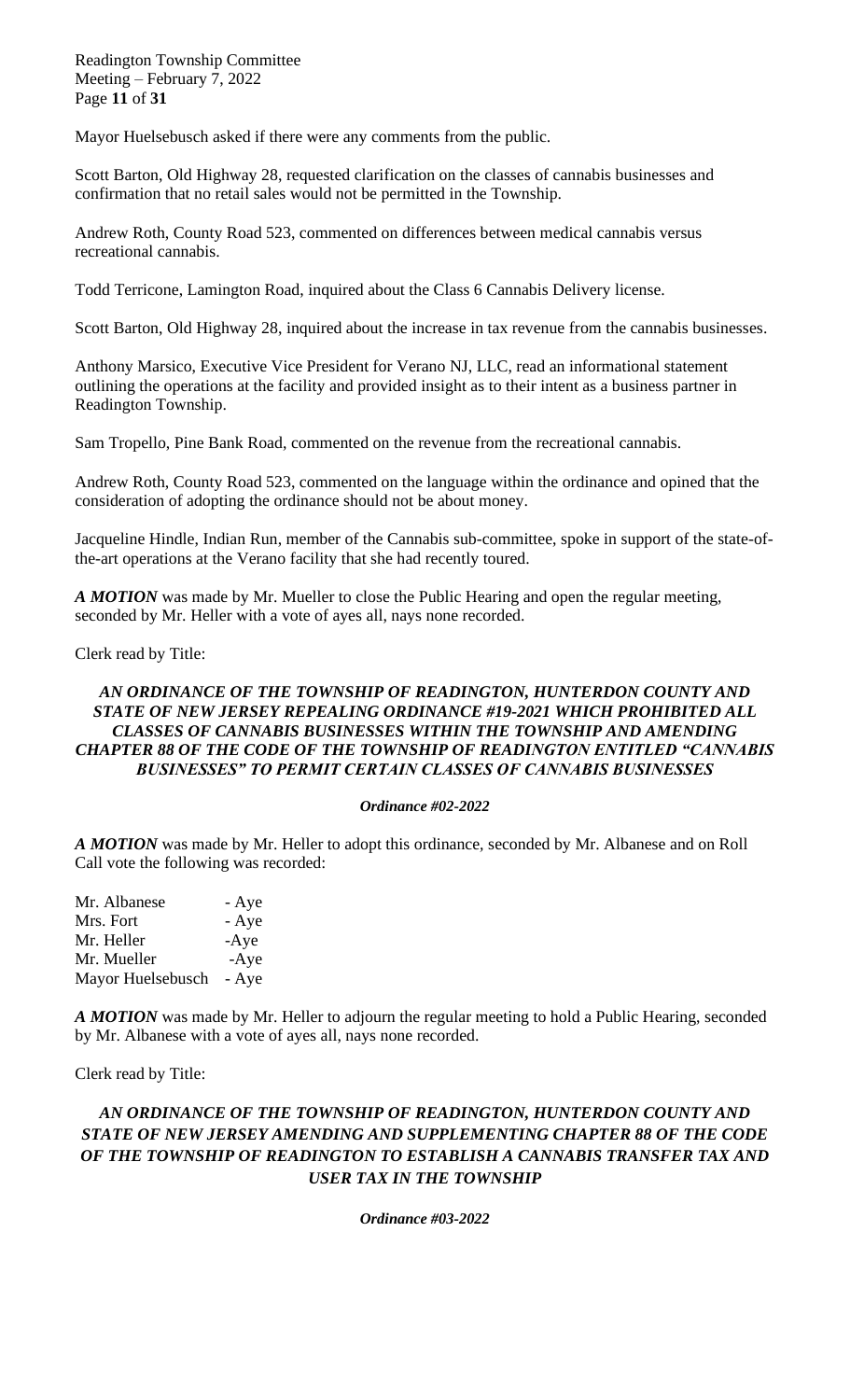Readington Township Committee Meeting – February 7, 2022 Page **12** of **31**

Mayor Huelsebusch asked if there were any comments from the governing body.

There were none.

Mayor Huelsebusch asked if there were any comments from the public.

There were none.

*A MOTION* was made by Mr. Heller to close the Public Hearing and open the regular meeting, seconded by Mr. Albanese with a vote of ayes all, nays none recorded.

Clerk read by Title:

# *AN ORDINANCE OF THE TOWNSHIP OF READINGTON, HUNTERDON COUNTY AND STATE OF NEW JERSEY AMENDING AND SUPPLEMENTING CHAPTER 88 OF THE CODE OF THE TOWNSHIP OF READINGTON TO ESTABLISH A CANNABIS TRANSFER TAX AND USER TAX IN THE TOWNSHIP*

#### *Ordinance #03-2022*

*A MOTION* was made by Mr. Albanese to adopt this ordinance*,* seconded by Mrs. Fort and on Roll Call vote the following was recorded:

| Mr. Albanese      | - Aye  |
|-------------------|--------|
| Mrs. Fort         | - Aye  |
| Mr. Heller        | $-Aye$ |
| Mr. Mueller       | $-Aye$ |
| Mayor Huelsebusch | - Aye  |

*MOTION* was made by Mr. Heller to adjourn the regular meeting to hold a Public Hearing, seconded by Mr. Albanese with a vote of ayes all, nays none recorded.

Clerk read by Title:

# *AN ORDINANCE OF THE TOWNSHIP OF READINGTON TO AMEND THE ZONING MAP AND ARTICLE IV "DISTRICT REGULATIONS" OF CHAPTER 148 "LAND DEVELOPMENT" OF THE CODE OF THE TOWNSHIP OF READINGTON TO CREATE A NEW ZONE KNOWN AS THE LICENSED CANNABIS BUSINESS OVERLAY (LCBO) ZONE DISTRICT*

#### *Ordinance #04-2022*

Mayor Huelsebusch asked if there were any comments from the governing body.

There were none.

Mayor Huelsebusch asked if there were any comments from the public.

Scott Barton, Old Highway 28, inquired about the sewer connection and public water at the facility.

*A MOTION* was made by Mr. Heller to close the Public Hearing and open the regular meeting, seconded by Mr. Albanese with a vote of ayes all, nays none recorded.

Clerk read by Title:

# *AN ORDINANCE OF THE TOWNSHIP OF READINGTON TO AMEND THE ZONING MAP AND ARTICLE IV "DISTRICT REGULATIONS" OF CHAPTER 148 "LAND DEVELOPMENT" OF THE CODE OF THE TOWNSHIP OF READINGTON TO CREATE A NEW ZONE KNOWN AS THE LICENSED CANNABIS BUSINESS OVERLAY (LCBO) ZONE DISTRICT*

*Ordinance #04-2022*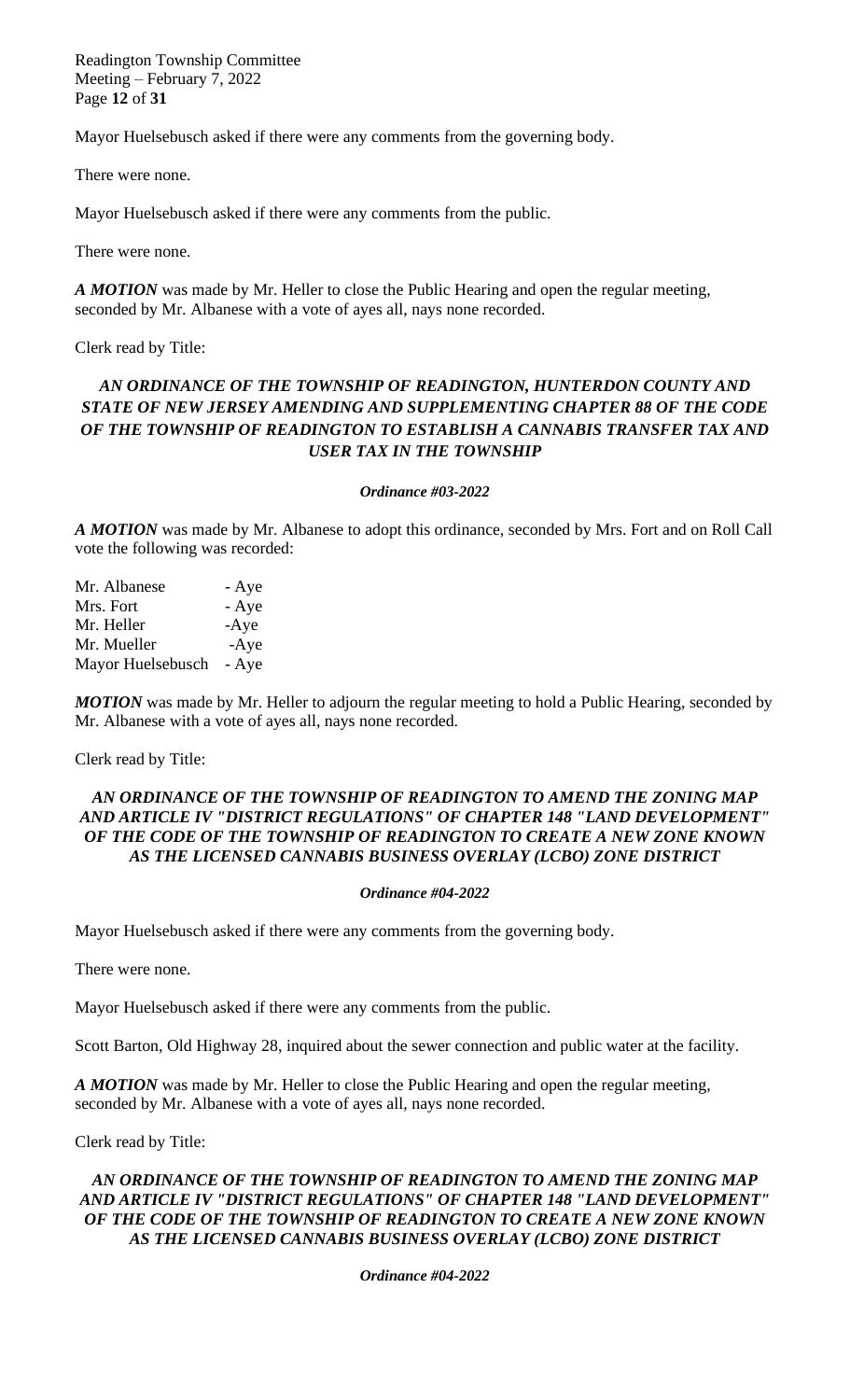Readington Township Committee Meeting – February 7, 2022 Page **13** of **31**

*A MOTION* was made by Mr. Heller to adopt this ordinance*,* seconded by Mr. Mueller and on Roll Call vote the following was recorded:

| Mr. Albanese      | - Aye  |
|-------------------|--------|
| Mrs. Fort         | - Aye  |
| Mr. Heller        | $-Aye$ |
| Mr. Mueller       | $-Aye$ |
| Mayor Huelsebusch | - Aye  |

## *CORRESPONDENCE / OTHER INFORMATION*

- 1. Letter dated January 19, 2022, from Jennifer Ader, Municipal Clerk, Township of Tewksbury regarding *An Ordinance of the Township of Tewksbury, Hunterdon County, New Jersey Amending Article IV, Land Use Board, Zoning Board of Adjustment and Historic Preservation Commission, Section 406, Procedures/Applications for Historic Review, of the Development Regulations Ordinance.* No action taken.
- 2. Letter dated December 20, 2021, from Nicole Magdziak, Day Pitney, LLP regarding *Lamington River Farms Preliminary and Final Site Plan Application, Block 37.01, Lot 1.*  (Entire Application on File in Planning Board for Review) No action taken.

#### *NEW BUSINESS*

1. *An Ordinance of the Township of Readington, in the County of Hunterdon, New Jersey Adopting the Redevelopment Plan for Block 36, Lots 4, 5, 5.02, 65 and 66 Pursuant to the Local Redevelopment and Housing Law*

The following ordinance was offered for introduction:

## AN ORDINANCE OF THE TOWNSHIP OF READINGTON, IN THE COUNTY OF *HUNTERDON, NEW JERSEY ADOPTING THE REDEVELOPMENT PLAN FOR BLOCK 36, LOTS 4, 5, 5.02, 5.04, 65 AND 66 PURSUANT TO THE LOCAL REDEVELOPMENT AND HOUSING LAW*

#### *ORDINANCE #05-2022*

*WHEREAS,* the Township Committee of the Township of Readington, in the County of Hunterdon, New Jersey (the "**Township Committee**") in accordance with provisions of the Local Redevelopment and Housing Law, N.J.S.A. 40A:12A-1 et seq*.,* as amended and supplemented (the **"Redevelopment Law"**) and based upon the report and recommendation of the Readington Township Planning Board (the "**Planning Board**"), by Resolution No. R-2021-49, adopted on March 1, 2021, (i) designated Block 36, Lots 65 and 66 on the official Tax Maps of the Township as a condemnation area in need of redevelopment (the "**Condemnation Redevelopment Area**"); and (ii) designated Block 36, Lots 4, 5, 5.02 and 5.04 on the official Tax Maps of the Township as a non-condemnation area in need of redevelopment (the "**Non-Condemnation Redevelopment Area**" and, together with the Condemnation Redevelopment Area, the "**Redevelopment Area Properties**"); and

*WHEREAS,* the Township Committee designated the Township as the redevelopment entity responsible for implementing and carrying out redevelopment plans pursuant to the Redevelopment Law; and

*WHEREAS,* Clarke Caton Hintz (Michael Sullivan, ASLA, AICP and Emily Goldman, PP, AICP) prepared a plan for the Redevelopment Area Properties entitled "Block 36 Redevelopment Plan", dated February 1, 2022 (attached hereto as **Exhibit A**, the "**Redevelopment Plan**") and

*WHEREAS,* on January 18, 2022, the Township Committee adopted a resolution referring the Redevelopment Plan to the Planning Board for review and recommendations, pursuant to N.J.S.A. 40A:12A-7(e); and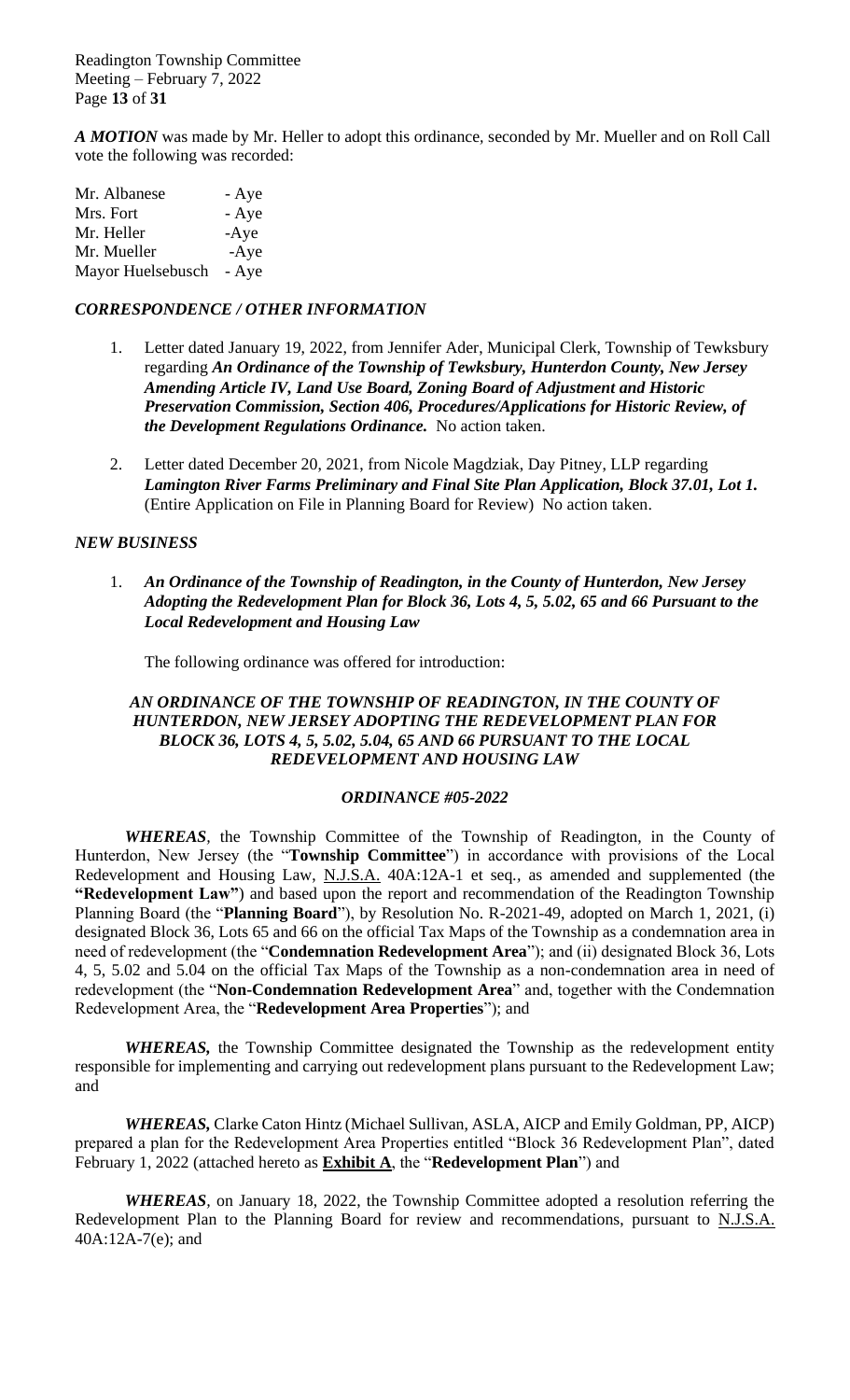*WHEREAS,* after due consideration of the Redevelopment Plan at a duly noticed and constituted public meeting held on January 31, 2022, the Planning Board reviewed the proposed Redevelopment Plan and, after extensive discussion, the Planning Board found that the Redevelopment Plan is consistent with the Township's Master Plan and Master Plan Reexamination; and

*WHEREAS,* the Township Committee now desires to adopt the Redevelopment Plan; and

*NOW THEREFORE, BE IT ORDAINED* by the Township Committee of the Township of Readington, in the County of Hunterdon, New Jersey, as follows:

1. The aforementioned recitals hereof are incorporated herein as though set forth at length herein.

2. The Redevelopment Plan is on file with the Township Clerk, is incorporated herein by reference and is hereby approved and adopted pursuant to N.J.S.A. 40A:12A-7.

3. The sections of the Zoning Map of the Township that relate to the Redevelopment Area Properties are hereby amended to incorporate the provisions of the Redevelopment Plan.

4. If any part of this Ordinance shall be deemed invalid, such part shall be severed and the invalidity thereby shall not affect the remaining parts of this Ordinance.

5. This Ordinance shall take effect in accordance with applicable law.

*A MOTION* was made by Mrs. Fort to introduce this ordinance*,* seconded by Mr. Albanese and on Roll Call vote the following was recorded:

| Mr. Albanese      | - Aye  |
|-------------------|--------|
| Mrs. Fort         | - Aye  |
| Mr. Heller        | $-Aye$ |
| Mr. Mueller       | $-Aye$ |
| Mayor Huelsebusch | - Aye  |

*The Public Hearing was scheduled for March 7, 2022.*

2. *An Ordinance Amending Chapter 48 "Land Development" of the Code of the Township of Readington with Respect to Sidewalk Design Standards*

The following ordinance was offered for introduction:

# AN ORDINANCE AMENDING CHAPTER 148 "LAND DEVELOPMENT" OF THE CODE OF *THE TOWNSHIP OF READINGTON WITH RESPECT TO SIDEWALK DESIGN STANDARDS*

## *Ordinance # 06-2022*

**BE IT ORDAINED** by the Township Committee of the Township of Readington in the County of Hunterdon, State of New Jersey, that the following amendments shall be made to Chapter 148, Article VIII of the Land Use Ordinance of the Township of Readington, entitled "Subdivision and Site Plan Standards (additions are underlined thus; deletions are indicated  $+$ hus):

*SECTION 1.* Section 148-76 Streets, curbs and sidewalks.

C. Sidewalks and aprons.

(1) Sidewalks and aprons may be required on both sides of all existing and proposed streets within 2,000 feet of a school and at the discretion of the Board, depending upon the probable volume of pedestrian traffic, the general type of development intended, and any alternate plans proposed for the movement of people and bicycles.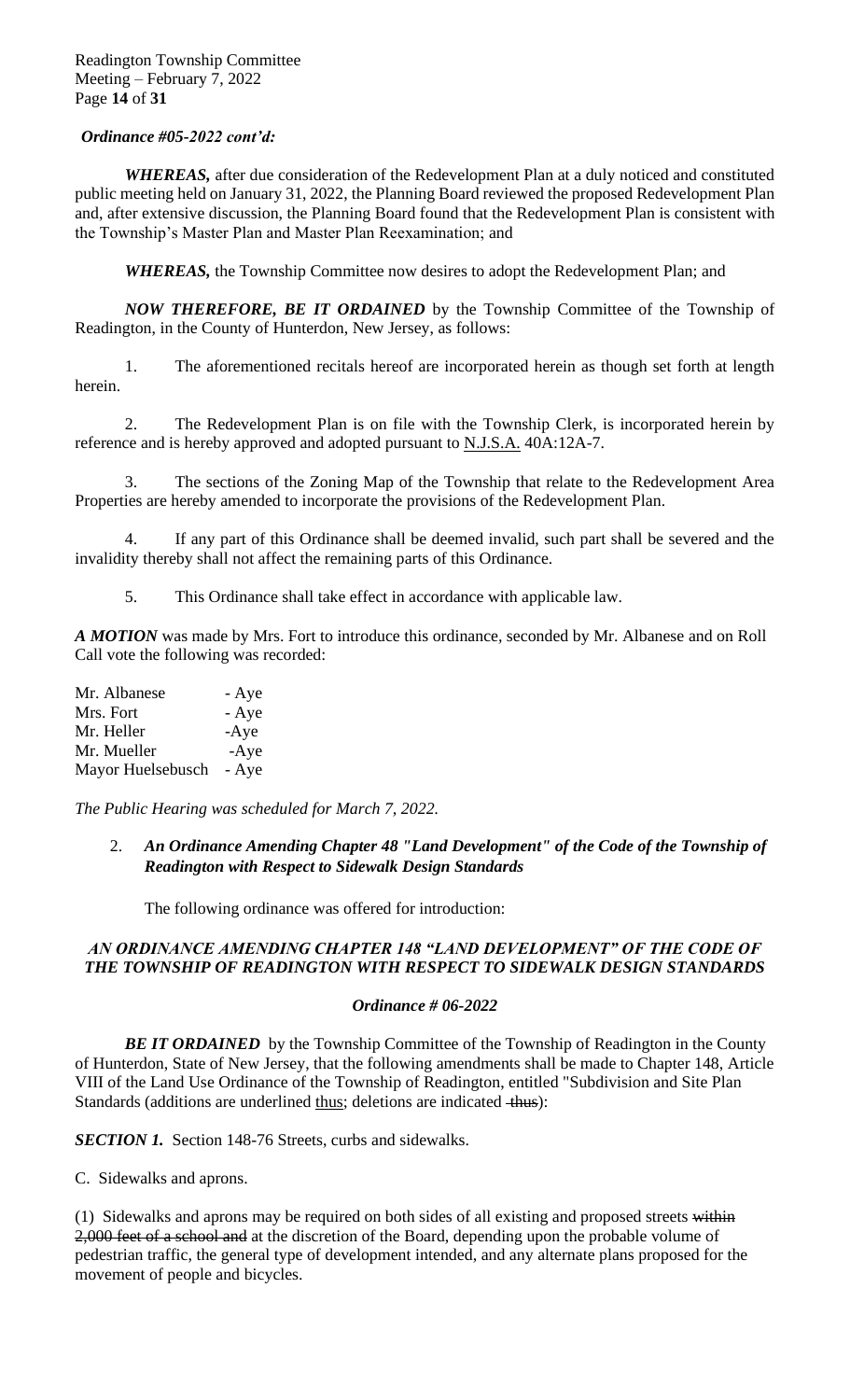Readington Township Committee Meeting – February 7, 2022 Page **15** of **31**

#### *Ordinance #06-2022 cont'd:*

*SECTION 2.* All other language not specifically changed by this ordinance amendment shall remain in full force and effect.

**SECTION 3.** The sections, subsections and provisions of this Ordinance may be renumbered as necessary or practical for codification purposes.

**SECTION 4.** All ordinances or parts of ordinances inconsistent with this Ordinance are hereby repealed to the extent of such inconsistency.

**SECTION 5.** If the provision of any article, section, subsection, paragraph, subdivision or clause of this ordinance shall be adjudged by a court of competent jurisdiction to be invalid, such order or judgment shall not affect, impair or invalidate the remainder of any such article, section, subsection, paragraph, subdivision or clause and, to this end, the provisions of this ordinance are hereby declared to be severable.

*SECTION* 6. This ordinance is subject to review and recommendation of the Readington Township Planning Board in accordance with N.J.S.A. 40:55D-26 and N.J.S.A.40:55D-64 for consistency with the Master Plan. Pursuant to N.J.S.A. 40:55D-15, the Clerk shall provide the required notice and a copy of the proposed ordinance to the Hunterdon County Planning Board and to the Clerks of all adjoining municipalities and any other required recipients at least 10 days prior to the date of the public hearing.

**SECTION 7.** This ordinance shall take effect immediately upon final passage and publication in accordance with law and upon filing with the Hunterdon County Planning Board.

*A MOTION* was made by Mr. Mueller to introduce this ordinance*,* seconded by Mr. Albanese and on Roll Call vote the following was recorded:

| Mr. Albanese      | - Aye  |
|-------------------|--------|
| Mrs. Fort         | - Aye  |
| Mr. Heller        | $-Aye$ |
| Mr. Mueller       | $-Aye$ |
| Mayor Huelsebusch | - Aye  |

*The Public Hearing was scheduled for February 22, 2022.*

3. *An Ordinance of the Township of Readington Amending Ordinance #41-2021 Adopted on December 20, 2021, Amending the Zoning Map and Article IV "District Regulations" of Chapter 148 "Land Development" of the Code of the Township of Readington to Remove Certain Zoning Districts Found at Sections 148-27.10 (MFAH-2) and 147-27.13 (MFAH-5) of the Code and Creating a New Inclusionary Housing Zone also known as the Multi-Family Affordable Housing-2.5 (MFAH-2.5) District*

The following ordinance was offered for introduction:

*AN ORDINANCE OF THE TOWNSHIP OF READINGTON AMENDING ORDINANCE # 41-2021 ADOPTED ON DECEMBER 20, 2021, AMENDING THE ZONING MAP AND ARTICLE IV*  "DISTRICT REGULATIONS" OF CHAPTER 148 "LAND DEVELOPMENT" OF THE CODE OF *THE TOWNSHIP OF READINGTON TO REMOVE CERTAIN ZONING DISTRICTS FOUND AT SECTIONS 148-27.10 (MFAH-2) AND 148-27.13 (MFAH-5) OF THE CODE AND CREATING A NEW INCLUSIONARY HOUSING ZONE ALSO KNOWN AS THE MULTI-FAMILY AFFORDABLE HOUSING – 2.5 (MFAH-2.5) DISTRICT*

#### *ORDINANCE #07-2022*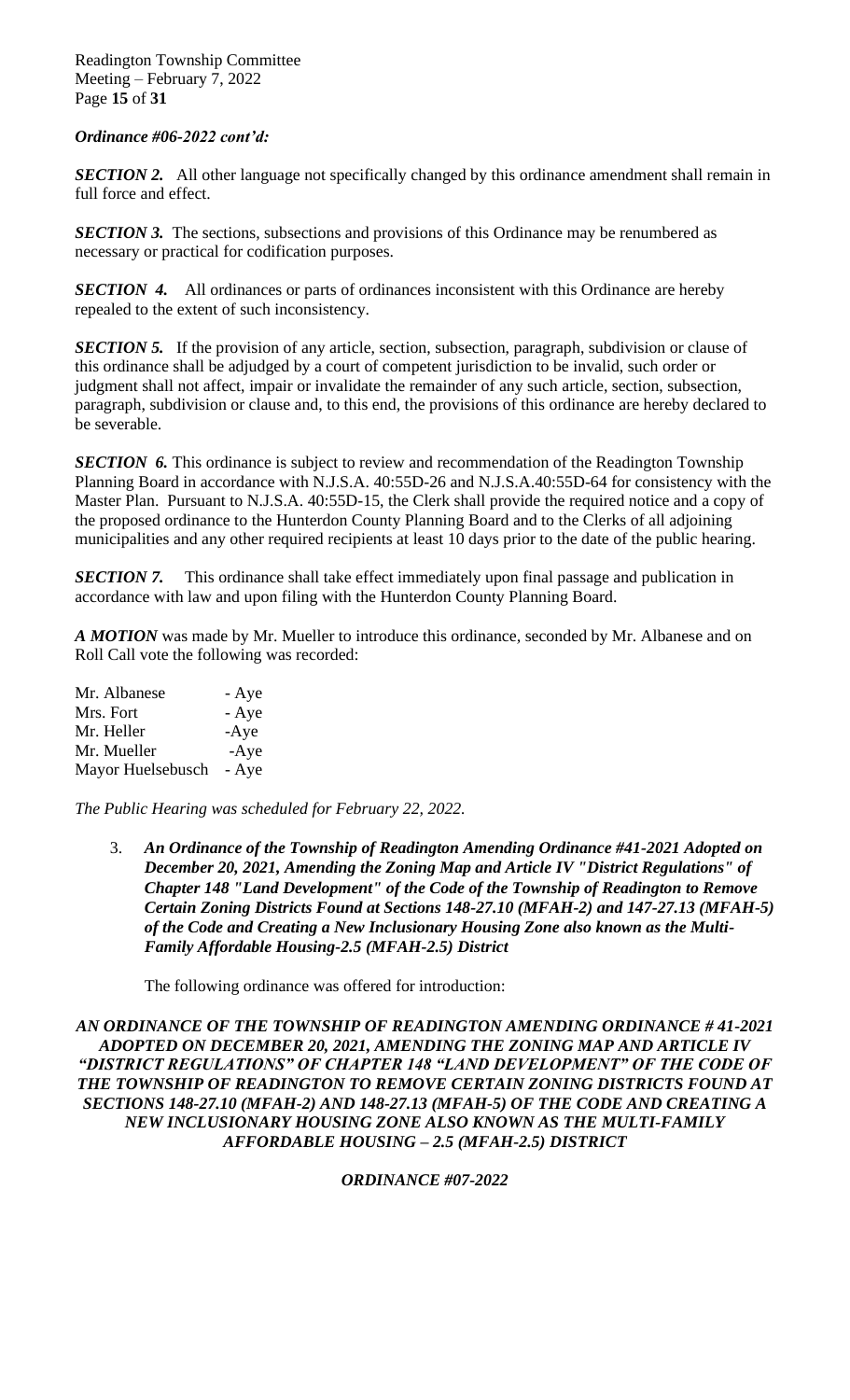Readington Township Committee Meeting – February 7, 2022 Page **16** of **31**

**BE IT ORDAINED** by the Township Committee of the Township of Readington in the County of Hunterdon, State of New Jersey that the following amendments shall be made to Ordinance #41-2021 which was adopted on December 20, 2021 amending the Zoning Map and Article IV "District Regulations" of Chapter 148 "Land Development" of the Code of the Township of Readington to remove certain zoning districts found at Sections 148-27.10 (MFAH-2) and 148-27.13 (MFAH-5) and to create an inclusionary housing zone also known as the "Multi-Family Affordable Housing-5 (MFAH-5) District" as follows (new language is included thus deletions are marked thus):

*SECTION 1.* Article III "Zoning Districts and Zoning Map", Section 148-10 "Zoning Districts and Section 148-11 "Zoning Map" are all hereby amended to add the "Multi-Family Affordable 2.5 (MFAH-2.5) District for Block 81, Lots 1, 2, 3 & 4 and remove both the "Multi-Family Affordable Housing-2 (MFAH-2) District" and "Multi-Family Affordable Housing-5 (MFAH-5 District."

**SECTION II.** Article IV "District Regulations" is hereby amended to remove both existing Section 148-27.10 "Multi-Family Affordable Housing-2 (MFAH-2) and existing Section 148-27.13 "Multi-Family Affordable Housing-5" (MFAH-5) in their entirety and replace them with the following new section:

148-27.10 Multi-Family Affordable Housing-2.5 (MFAH-2.5)

## A. Applicability

The use, bulk, design and performance standards of the MFAH-2.5 District constitute a zoning district for the creation of market- rate and affordable housing through multifamily inclusionary residential development and the development of municipally sponsored multifamily housing consisting of 100% affordable dwellings. The regulations herein are applicable to Block 81, Lots 1, 2, 3, & 4 and shall replace the existing MFAH-2 and MFAH-5 overlay district regulations. Furthermore, this ordinance shall constitute an overlay district, such that the underlying AR Agricultural Residential zone shall remain in effect.

## B. Purpose

The MFAH-2.5 District includes the entirety of Block 81, Lots 1, 2, 3 and 4. This zone represents the combination of the existing MFAH-2 Multifamily Affordable Housing -2 zone (an overlay zone providing for 168 dwelling units with 42 affordable dwelling units) and the MFAH-5 Multifamily Affordable Housing -5 zone (a zone providing for municipally sponsored affordable dwelling units). The MFAH 2.5 zone is created in order to fulfill Readington's obligation to provide for affordable housing in accordance with its courtapproved Housing Plan Element/Fair Share Plan. It also includes minor adjustments to certain provisions to better accommodate the planned development of homes, in recognition of an existing stream corridor and freshwater wetlands. Furthermore, it expands the overlay provisions (currently contained within the existing MFAH-2 zone) onto block 81 lot 4 to provide additional flexibility in the development of residential development within this zone. All land development rights as articulated herein are contingent upon the availability of public sanitary sewer service to accommodate development The first priority for allocation of public sanitary sewer shall be for municipally sponsored affordable housing.

## C. Permitted Development

Development permitted within the MFAH-2.5 zone shall consist of:

- (1) Municipally Sponsored Affordable Multifamily Residential Development. Family rental apartment dwellings, within a municipally sponsored development, having 100% of the dwellings affordable to low- and moderate-income households; and
- (2) Inclusionary Affordable Multifamily Residential Development. Up to 168 multifamily residential dwellings, with no less than 25% of dwelling units affordable to households of low- and moderate- income households.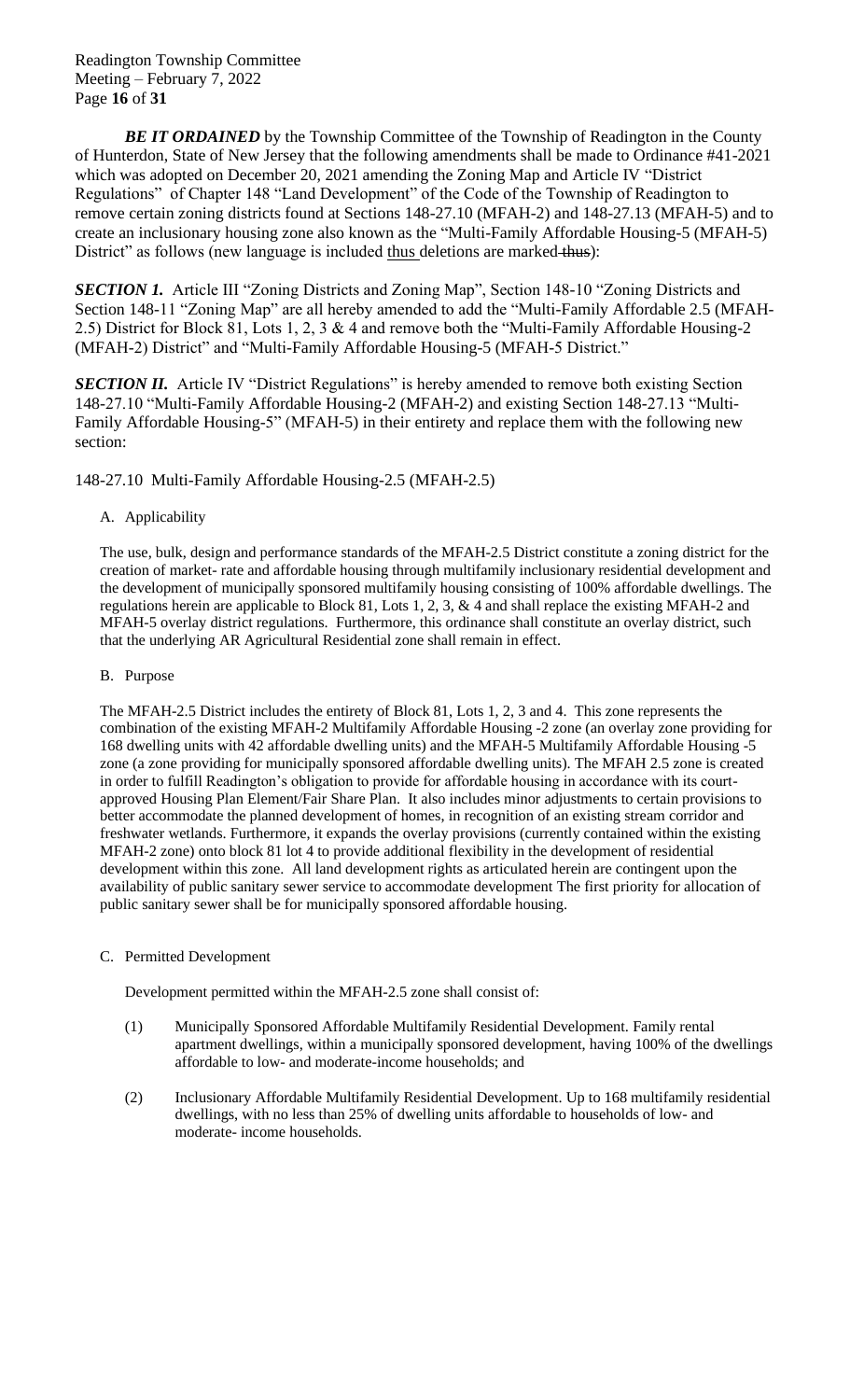- D. Regulations for Municipally Sponsored Affordable Multifamily Residential Development. Family rental apartment dwellings, within a municipally sponsored development, wherein 100% of the dwellings are affordable to low- and moderate-income households, shall be developed pursuant to the following:
	- (1) Permitted Principal Uses.
		- (a) Multi-family rental apartments affordable to low-and moderate-income households.
	- (2) Permitted Accessory Uses.
		- (a) Passive and active common recreational facilities for the use and enjoyment of residents and their guests.
		- (b) Business office.
		- (c) Fences and walls as regulated in Article VI.
		- (d) Tenant storage, maintenance/superintendent office and/or storage of maintenance equipment.
		- (e) Off-street parking.
		- (f) Signs.
		- (g) Site Furnishings (seating, trash & recycling enclosures, etc.).
		- (h) Conservation, open space.
		- (i) Accessory uses customarily incidental to the principal use.
	- (3) Area and Yard Requirements.
		- (a) Maximum building height: 3 stories and not exceeding 50 feet.
		- (b) Minimum front yard setback: 60 feet.
		- (c) Minimum rear yard setback: 50 feet.
		- (d) Minimum side yard setback: 40 feet.
		- (e) Maximum impervious coverage: 70%.
		- (f) Maximum building coverage: 50%.

#### ( g) Minimum buffer width to single -family residential zone or use: 50 feet

Off-street parking.

 $(a)$  (g) Off-street parking shall be provided and shall be designed, to comply with the New Jersey Residential Site Improvement Standards (RSIS N.J.A.C. 5:21). Minor deviations from RSIS shall be permitted to reflect actual anticipated usage as projected by the developer.

(b) (h) Minimum front yard setback for off-street parking: 60 feet except where connectivity to adjacent properties or streets is necessary.

 $\overline{(e)}$  (i) Minimum side and rear yard setback for off-street parking: 50 feet.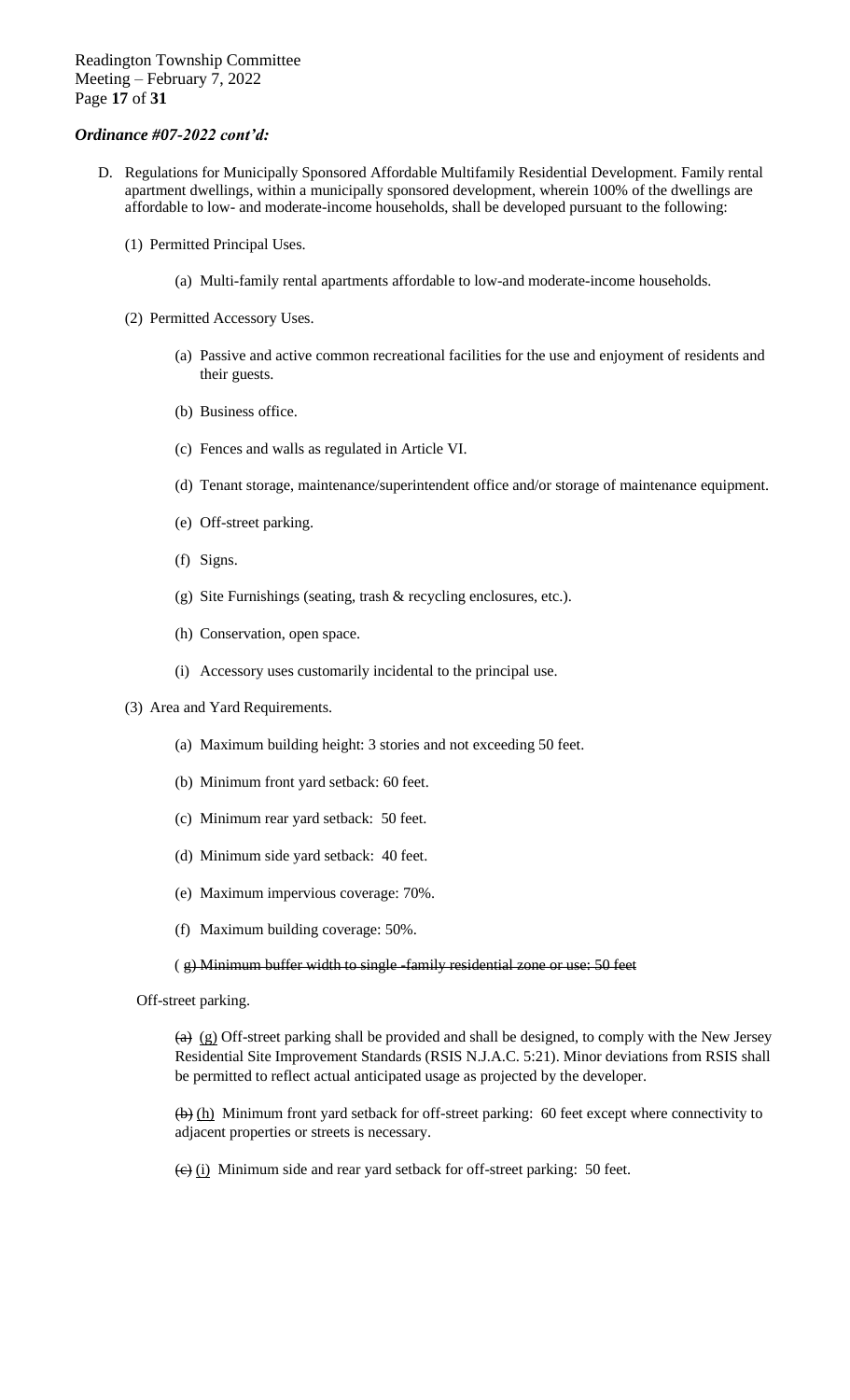- $(5)(4)$  Public Sanitary Sewer Service Required. As part of an application for development the following documentation shall be provided. All development shall be serviced by public sanitary sewer.
	- (a) Sewer Allocation Agreement with Readington Township; and
	- (b) Communication from the Raritan Township Municipal Utilities Authority (RTMUA) that indicates that adequate sewer treatment capacity has been reserved for the development; and
	- (c) A copy of the agreement with RTMUA reserving adequate sewer capacity for the project.
- $\overline{(6)}$  (5) Design Standards. Deviations from these design standards shall be considered exceptions pursuant to the procedure articulated in the New Jersey Municipal Land Use Law (MLUL) at NJSA 40:55D- 51.
	- (a) Building Design.
		- (1) Buildings shall have a gable or hipped roof.
		- (2) Principal roof eaves shall project at least one foot beyond the building facade or a supporting column. Secondary roof eaves (i.e., balconies, porches and patios) shall project at least one foot.
		- (3) Primary roofs shall have a minimum pitch of 6/12.
		- (4) Secondary roofs may have a pitch below 4/12.
		- (5) Apartment storage. For each apartment, in addition to any storage areas contained within the apartment, there shall be provided storage in a conveniently accessible area, either within the building or in a separate building where belongings can be kept locked and separated from the belongings of other occupants.

#### (b) Lighting.

- (1) General. All outdoor lighting should be coordinated as to style, material and color. Lighting throughout the site should overlap, creating an even level of illumination throughout the parking area. All exterior lighting shall be designed, located, installed and directed in such a manner as to prevent objectionable light at and across the property lines and to prevent glare at any location on or off the property. LED fixtures are required for energy efficiency and uniform illumination.
- (2) Parking lots shall be illuminated with an average of no less than two tenths (0.2) foot-candle. The ratio between maximum foot-candles and average foot-candles shall be no greater than 20 to 1.
- (3) Illumination at property lines shall not exceed one-tenth (0.1) foot-candle, excluding streets or driveways.
- (4) Lighting shall be provided by fixtures in parking lots with a mounting height not more than 16 feet measured from the ground level to the center line of the light source and lighting fixtures no to exceed twelve (12) feet in height shall be provided for pedestrian walkways and residential areas outside of parking lots.
- (5) Fixtures for illumination shall be full cutoff luminaires.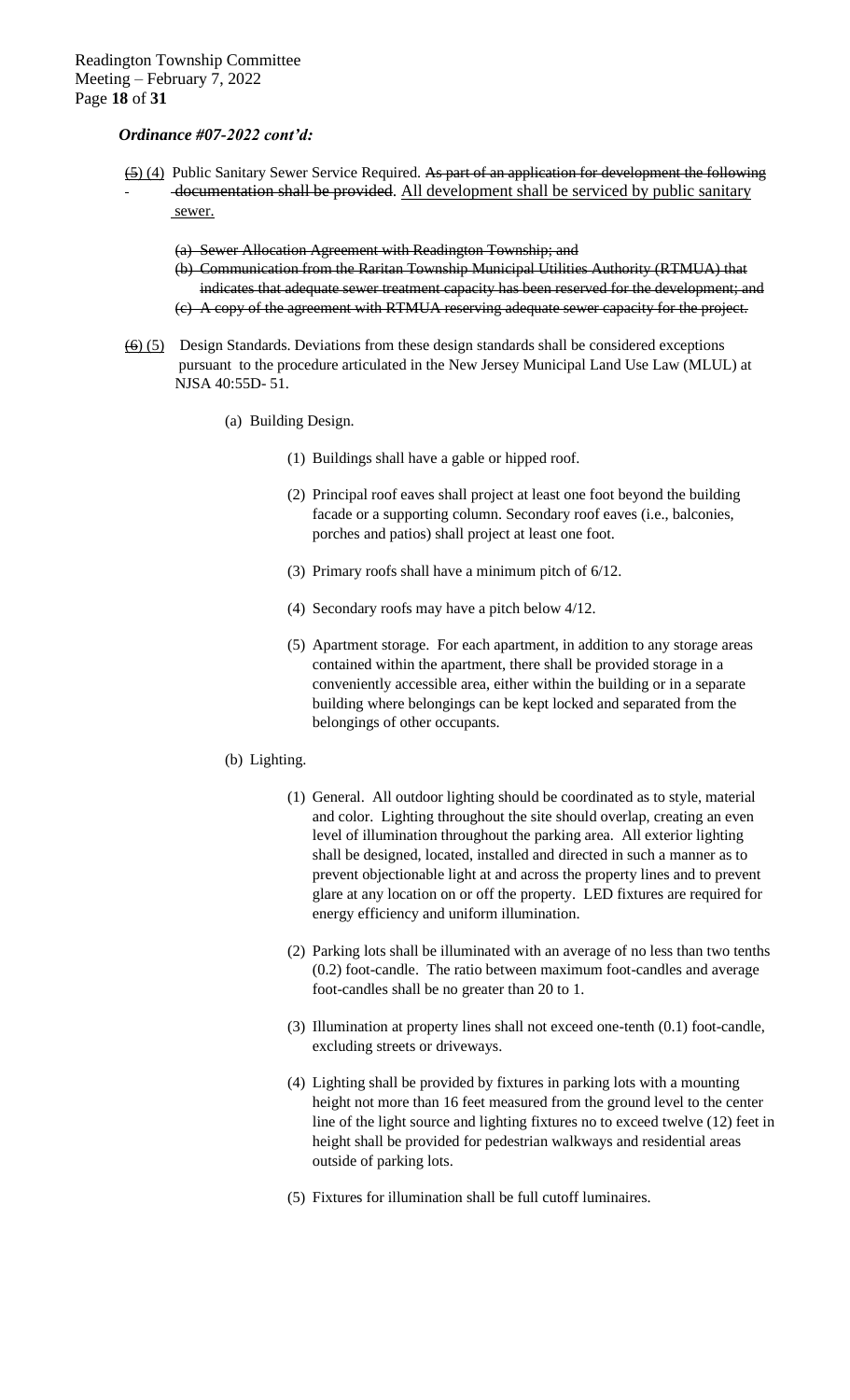(c) Signs

- (1) Project identification: There may be a maximum of two permanent freestanding project identification signs located at the entrances to the project. Such signs shall be set back at least 3 feet from any property line, shall not exceed 32 square feet in sign area and shall not exceed 7 feet in height.
- (2) Directional Signs: Up to 2 directional signs shall be allowed at each driveway frontage from which vehicular access is derived. A directional sign shall not exceed 4 square feet in sign area and shall not exceed 4 feet in height. A directional sign shall be set back from any lot line by at least 3 feet.
- (3) Residential building identification: Each residential building may have up to 2 attached identification signs. The maximum sign area of each shall not exceed the minimum size required by local fire/code official. Such signs shall be integrated within the architecture of the buildings.

(6) Exemptions. Development pursuant these standards shall be exempt from the following sections of the Land Development Ordinance:

#### (a) §148-50 Critical Areas

(b) §148-52 Fences and Walls, but only with respect to retaining walls.

#### (c) 148-60.1 Landform Protection

(7)Affordable Housing.

- (a) Minimum percentage of affordable dwellings: 100% of the total number of dwelling units.
- (b) Affordable dwelling units shall be constructed and rented in accordance with the Council on Affordable Housing rules at N.J.A.C. 5:93-1 et seq. and the Uniform Housing Affordability Controls (UHAC) at N.J.A.C. 5:80-26.1 et seq.
- (c) Affordable dwelling unit household income breakdown:
	- (1) At least 13% of the affordable units shall be affordable to very low income (VLI) households at 30% of the median income, which shall count towards the overall requirement for low-income units; Very low-income shall be defined pursuant to the Fair Housing Act as households earning no more than 30% of the region's median income.
	- (2) At least 50% of the affordable units shall be made affordable to low income units (the 50% requirement is inclusive of the 13% VLI requirement); and
	- (3) The balance of units permitted at moderate income shall not exceed maximum of 50% of all affordable units.
- (d) Affordable dwelling bedroom distribution: Bedroom distribution shall be in accordance with the Council on Affordable Housing rules at N.J.A.C. 5:93-1 et seq., the Uniform Housing Affordability Controls (UHAC) at N.J.A.C. 5:80-26.1 et seq., the Fair Housing Act (FHA) and all other applicable law. This bedroom distribution shall apply to each income classification (very low-, low- and moderate- income).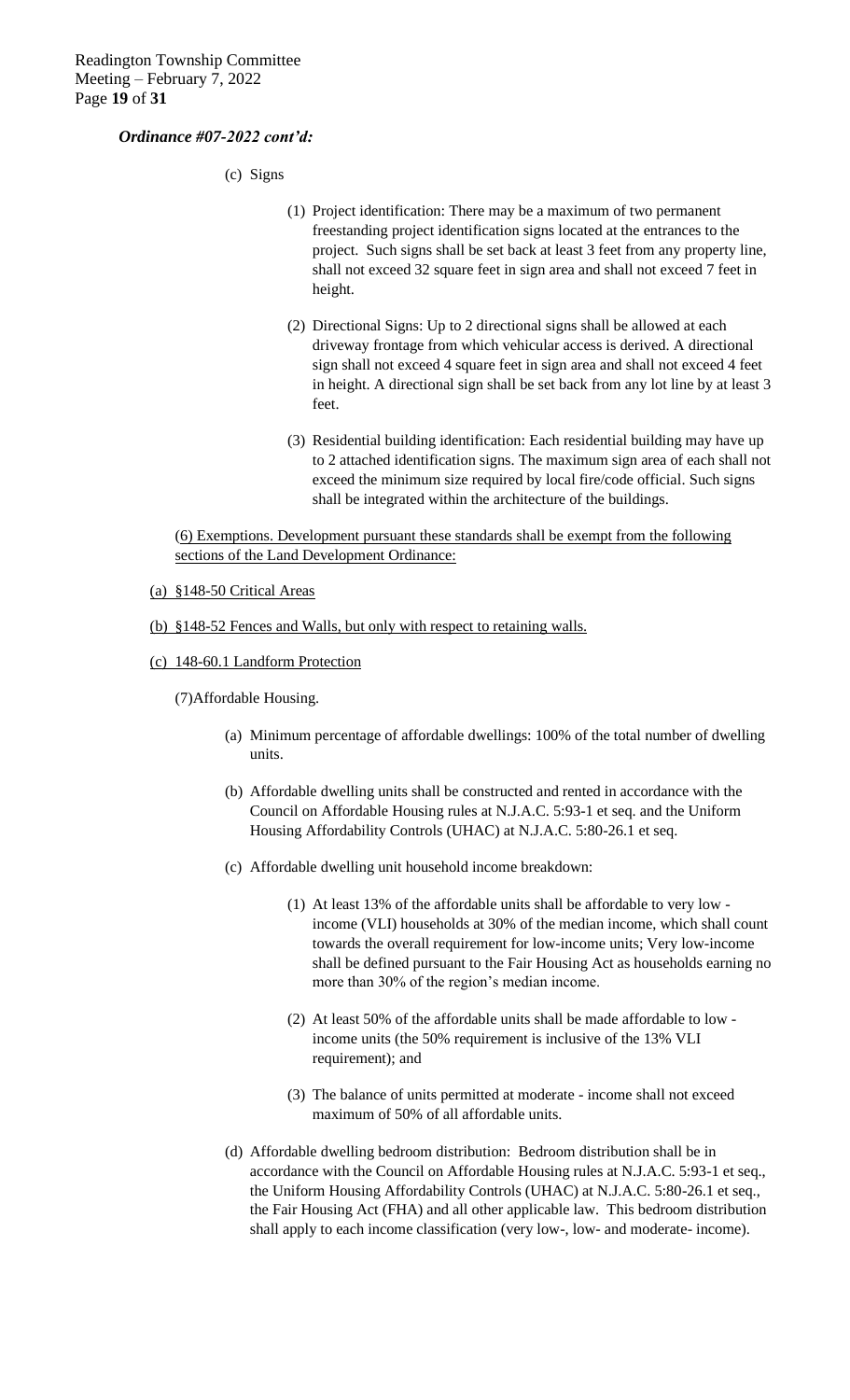- (e) The range of affordability, pricing and rent of units, affirmative marketing, 30-year minimum affordability controls shall also be in accordance with the Council on Affordable Housing rules at N.J.A.C. 5:93-1 et seq. the Uniform Housing Affordability Controls (UHAC) at N.J.A.C. 5:80-26.1 et seq., the Fair Housing Act (FHA) and all other applicable law. Dwellings qualifying for the Federal Low-Income Housing Tax Credit shall follow rules under Section 42 of the Internal Revenue Code, where such rules supersede.
	- (1) The owner/developer shall be responsible to affirmatively market, administer and certify the occupant of each affordable unit, with all administrative costs to be paid by the Owner/Developer.
	- (2) Alternatively, in the case that the Owner/Developer does not provide such administrative services, the Township designated Affordable Housing Administrator shall be responsible to affirmatively market, administer and certify the occupant of each affordable unit, with all administrative costs to be paid by the Owner/Developer.
	- (3) Affordability controls may be unilaterally extended by the Township beyond the initial 30- year deed restrictions.

E. Regulations for Inclusionary Affordable Multifamily Residential Development. Up to 168 multifamily residential dwellings, with no less than 25% of dwelling units affordable to households of low- and moderateincome, may be developed pursuant to the following:

- (1) Requirements for the filing of an Application for Development:
	- (a) A developer shall demonstrate that their plan for multifamily residential inclusionary development shall not exceed a total of 168 dwellings for the entire zone (not including dwelling units that are permitted pursuant to the regulations for a municipally sponsored project) and that no less than 25% of the proposed dwelling units in their plan shall be affordable to households of low- and moderate- income; and
		- $(\underline{b})$  Public Sanitary Sewer Service Required. All development shall be serviced by public sanitary sewer.

Public Sanitary Sewer Service Required. As part of an application for development the +following documentation shall be provided:

- 1. Sewer Allocation Agreement with Readington Township; and
- 2. Communication from the Raritan Township Municipal Utilities Authority (RTMUA) that indicates that adequate sewer treatment capacity has been reserved for the development; and

2. A copy of the agreement with RTMUA reserving adequate sewer capacity for the project.

- (2) Permitted Principal Uses.
	- (a) Townhouses.
	- (b) Multifamily apartments.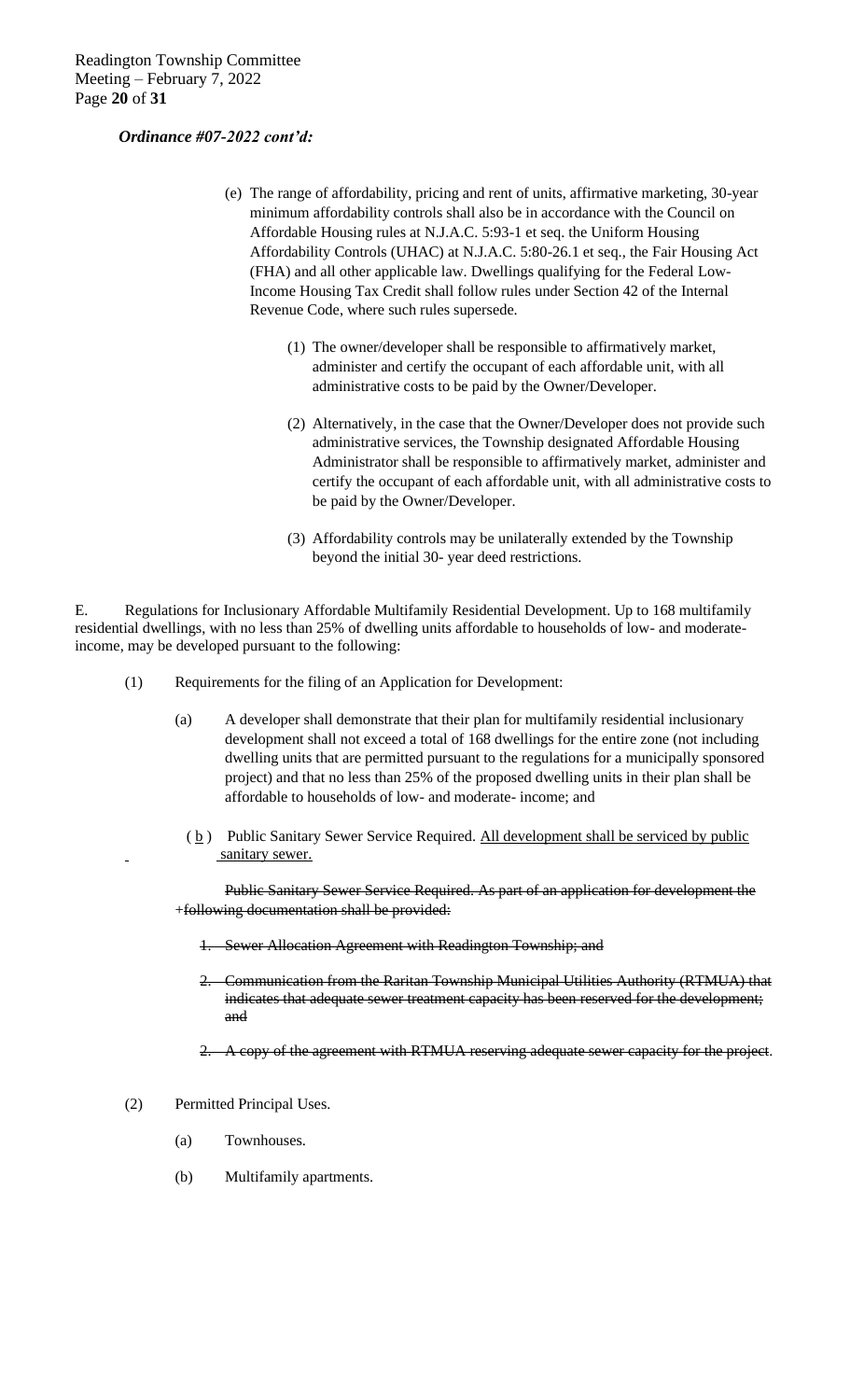- (3) Permitted Accessory Uses.
	- (a) Active common recreational facilities for the use and enjoyment of residents and their guests, including, but not limited to pools, tennis courts, tot lots, fitness trails and bikeways. "Sports" lighting (high-mast, high illumination) is not permitted for these facilities.
	- (b) Clubhouse, community building/facility, rental/business office and model unit(s) to be converted into residential units.
	- (c) Patios.
	- (d) Fences and walls as regulated in Article VI.
	- (e) Tenant storage, maintenance/superintendent office and/or storage of maintenance equipment.
	- (f) Private garages and off-street parking.
	- (g) Signs.
	- (h) Site Furnishings (seating, trash & recycling enclosures, etc).
	- (i) Conservation, open space and public purpose uses.
	- (j) Accessory uses on the same lot and customarily incidental to a principal use.
	- (k) Stormwater Management, Sanitary Sewer Facilities including treatment and disposal, and other public or private utilities.

(4) Zone Requirements. The following requirements shall apply to inclusionary development(s) in the MFAH-2.5 Zone:

- (a) Maximum number of dwelling units: 168
- (b) Minimum percentage of affordable dwelling units: 25%
- (c) Maximum building coverage: 50%.
- (d) Maximum impervious coverage: 70%.
- (e) Minimum tract boundary setback and buffer: 25 feet.
- (f) Minimum building setback from community building/facility (if a stand-alone facility): 30 feet (not applicable to paths, walks and seating).
- (5) Area and yard requirements for dwelling types.
	- (a) Townhouses.
		- [1] Maximum height: 2 ½ stories and not exceeding 35 feet
		- [2] Maximum garage height: One (1) story and not exceeding 20 feet.
		- [3] Maximum dwelling units per building: eight.
		- [4] Minimum lot area: 2,000 square feet.
		- [5] Minimum lot depth: 110 feet.
		- [6] Minimum distances for side façade(s):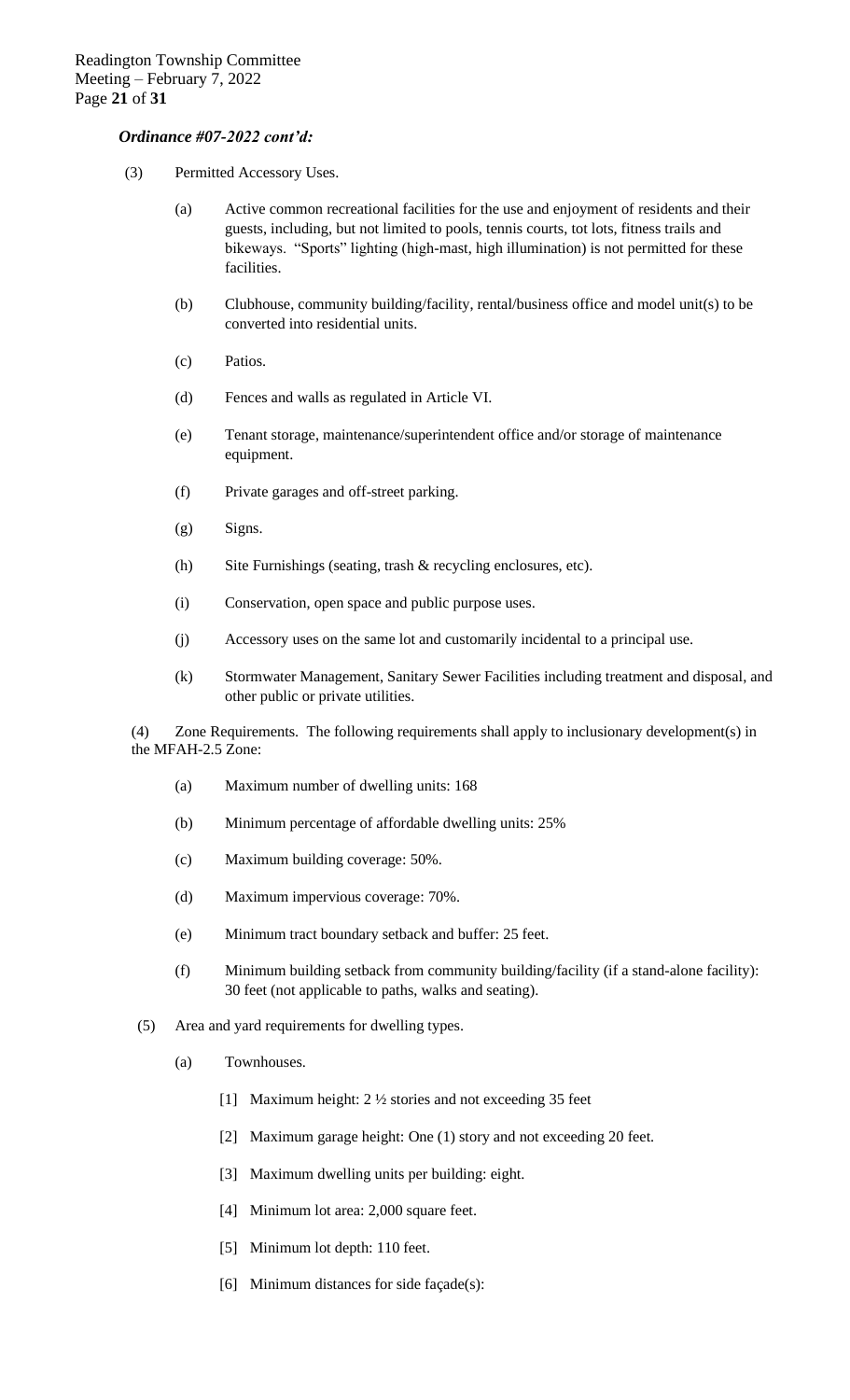- [a] Building to building: 28 feet.
- [b] Building to street: 15 feet.
- [7] Minimum distances from front façade to streets:
	- [a] Building to sidewalk: 14 feet.
	- [b] Building to curb: 21 feet.
- [8] Minimum distance from a garage façade to curb, edge of lane/alley pavement or edge of sidewalk: 20 feet.
- [9] Maximum impervious coverage: 70%.
- [10] Maximum building coverage: 50%.
- [11] Vehicular access required: Rear-loaded from lane or alley; no driveway access is permitted from the front of dwellings.
- (b) Apartments.
	- [1] Maximum height: Three (3) stories and not exceeding 50 feet. Note: Off-street parking provided within the building envelope in accordance with the requirements of subsection (6)(h) shall not be counted as a story for the purpose of determining building height.
	- [2] Maximum dwelling units per building: 48.
	- [3] Minimum distance between buildings:
		- [a] Front-to-front: 50 feet.
		- [b] Front-to-side: 40 feet.
		- [c] Side-to-side: 30 feet.
		- [d] Rear-to-rear: 40 feet.
	- [4] Minimum setback to sidewalk, street right-of-way, access driveway or parking area: 15 feet.
- (c) Permitted building encroachments for residential buildings.
	- [1] Entry steps, covered entries, porches and decks projecting no more than six feet from an exterior building wall are permitted to encroach up to six feet in a front, rear or side setback.
	- [2] Bays, eaves, bay windows and chimneys projecting no more than two feet from an exterior building wall are permitted in a front, rear or side setback.
- (d) Community building (stand-alone).
	- [1] Maximum height: 1 ½ stories and not exceeding 25 feet.
	- [2] Setbacks shall conform to those applicable to apartments.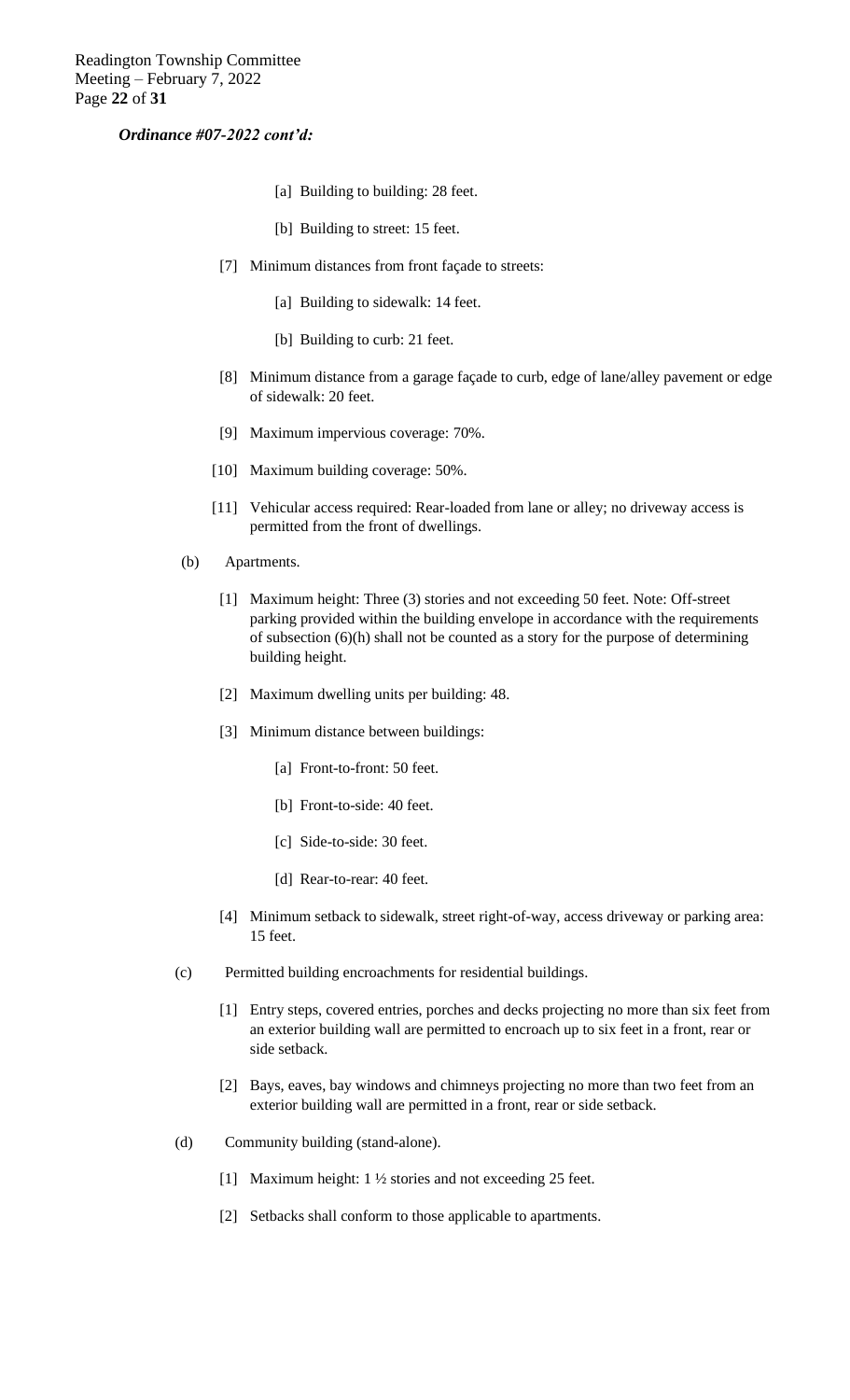- (6) Parking and circulation.
	- (a) Parking shall be provided, and circulation elements (such as streets and thoroughfares) shall be designed, to comply with the New Jersey Residential Site Improvement Standards (RSIS N.J.A.C. 5:21). Minor deviations from RSIS shall be permitted to reflect actual anticipated usage as projected by the developer.
	- (b) Parking areas and driveways shall be located a minimum of  $(25)$  15 feet from any tract boundary; except this requirement shall not apply to driveways where connectivity to adjacent properties or streets is necessary.
	- (c) All streets, thoroughfares and parking areas shall be owned and maintained by a private entity.
	- (d) Townhouses units shall utilize rear lanes/alleys for vehicular access to parking.
	- (e) Townhouses shall provide at least one (1) on-site parking space within an enclosed garage located in the rear yard with access from a lane/alley.
	- (f) Townhouse parking may occur within the driveway leading to a garage, in which case said garage shall be set back no less than 20 feet from curb or between the garage door and a sidewalk, whichever distance is less, to accommodate a car without projecting into the right-of-way.
	- (g) While off-street parking is preferred, on-street parking may be delineated, calculated and included towards meeting the requirements. No striping of on-street parking is required.
	- (h) Off-street parking may be located beneath the lowest residential floor level provided:
		- [1] It is accessible only from the building elevation opposite from public or private street frontage; and
		- $\frac{12}{2}$  (1) The parking area beneath the building is not visible from a public or private street shall be fully enclosed by the building except for those locations where vehicular or pedestrian access is necessary.
- (7) Open Space.
	- (a) Minimum: $25 \frac{20}{% }$  of gross tract area.
	- (b) Permitted open space uses:
		- [1] Conservation.
		- [2] Passive recreation.
		- [3] Active recreation.
	- (c) The stormwater management and subterranean sanitary sewer systems elements may be located in open space and the land area of any non-structural(green) stormwater mechanism may be counted toward the minimum open space area requirements.
- (8) Design Standards. Deviations from these design standards shall be considered exceptions pursuant to the procedure articulated in the New Jersey Municipal Land Use Law (MLUL) at N.J.S.A. 40:55D-51.
	- (a) Building Design. The purpose of these building design standards is to ensure that the design of townhouse and apartment buildings promotes a desirable visual and spatial environment.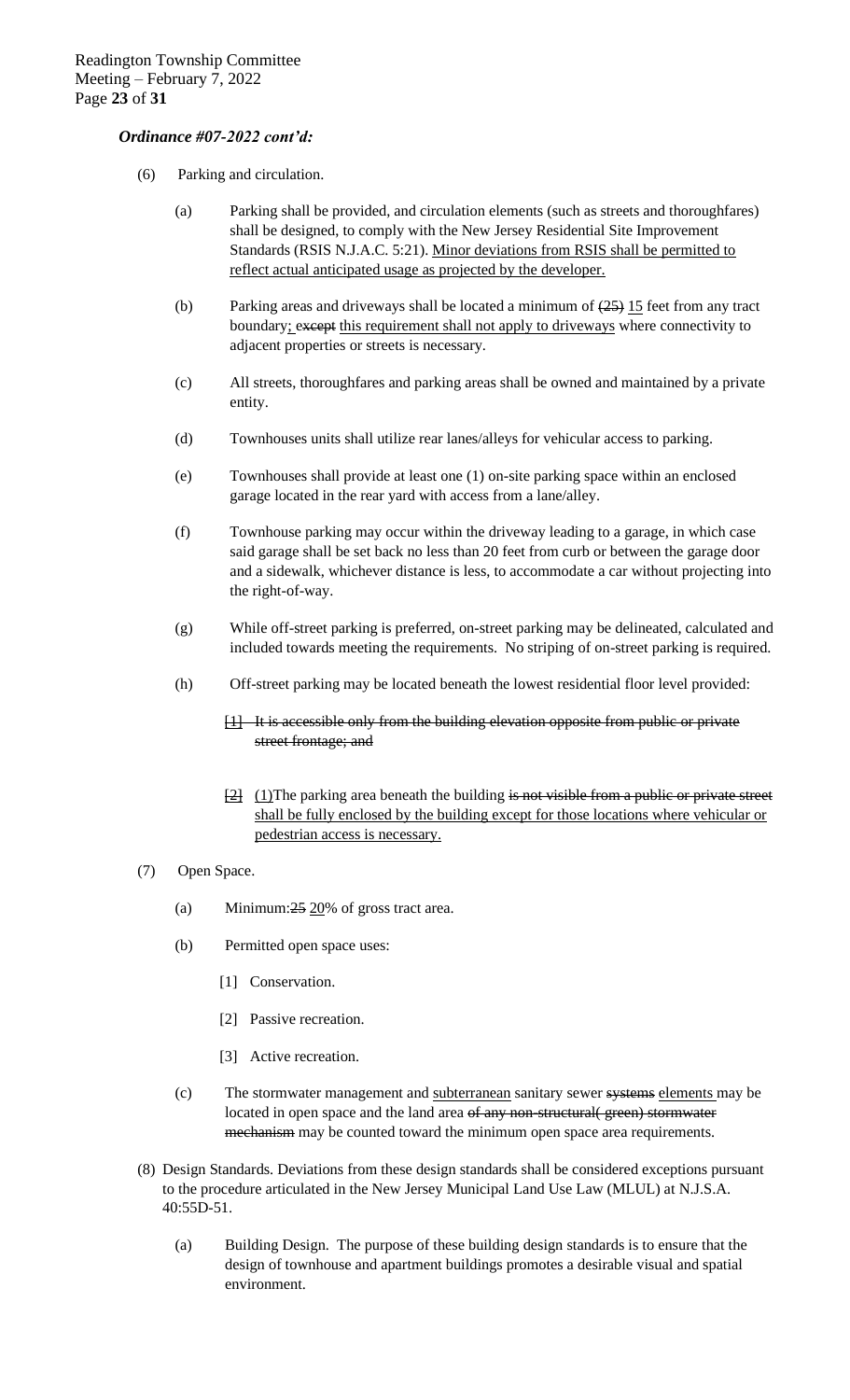- [1] Design standards applicable to all buildings:
	- [a] Buildings shall have a gable or hipped roof.
	- [b] Principal roof eaves shall project at least one foot beyond the building facade or a supporting column. Secondary roof eaves (i.e., balconies, porches and patios) shall project at least one foot.
	- [c] Primary roofs shall have a minimum pitch of 6/12.
	- [d] Secondary roofs may have a pitch below 4/12.
	- [e] Within each front building elevation, the maximum ratio of windows to wall shall be 25% window to 75% wall.
	- [f] Balconies and patios shall be designed as integral subcomponents of the building façade.
	- [g] Cantilevered balconies are not permitted.
- [2] Townhouse Standards.
	- [a] Townhouse buildings shall be designed to create a unified architectural theme, in terms of design, composition, color, materials and elements. Variety among dwelling units should be expressed through the manipulation of common elements such as porches, roofs, bays, eyebrows, trim, accents, etc. that create interest without creating disparate architectural approaches among units or buildings.
	- [b] Each building shall contain, at a minimum, one end unit model and one interior model. Each base model type home in any block shall have at least two alternative front elevations containing different design features, including, but not limited to, the following:
		- (i) Porches.
		- (ii) Porticos.
		- (iii) Columns.
		- (iv) Dormers.
		- (v) Accent windows.
		- (vi) Door color.
	- [c] Materials, finishes and colors shall be unified among all townhouses.
	- [d] Finished first floor shall be a minimum of 18 inches above the front sidewalk elevation but shall not exceed 60 inches.
	- [e] Townhouse unit facades facing streets (not lanes or alleys) shall be offset from each other by at least two (2) feet (projection or recess) between units.
- [3] Apartment Standards.
	- [a] Buildings shall be designed to create a unified architectural theme, in terms of design, composition, color, materials and elements.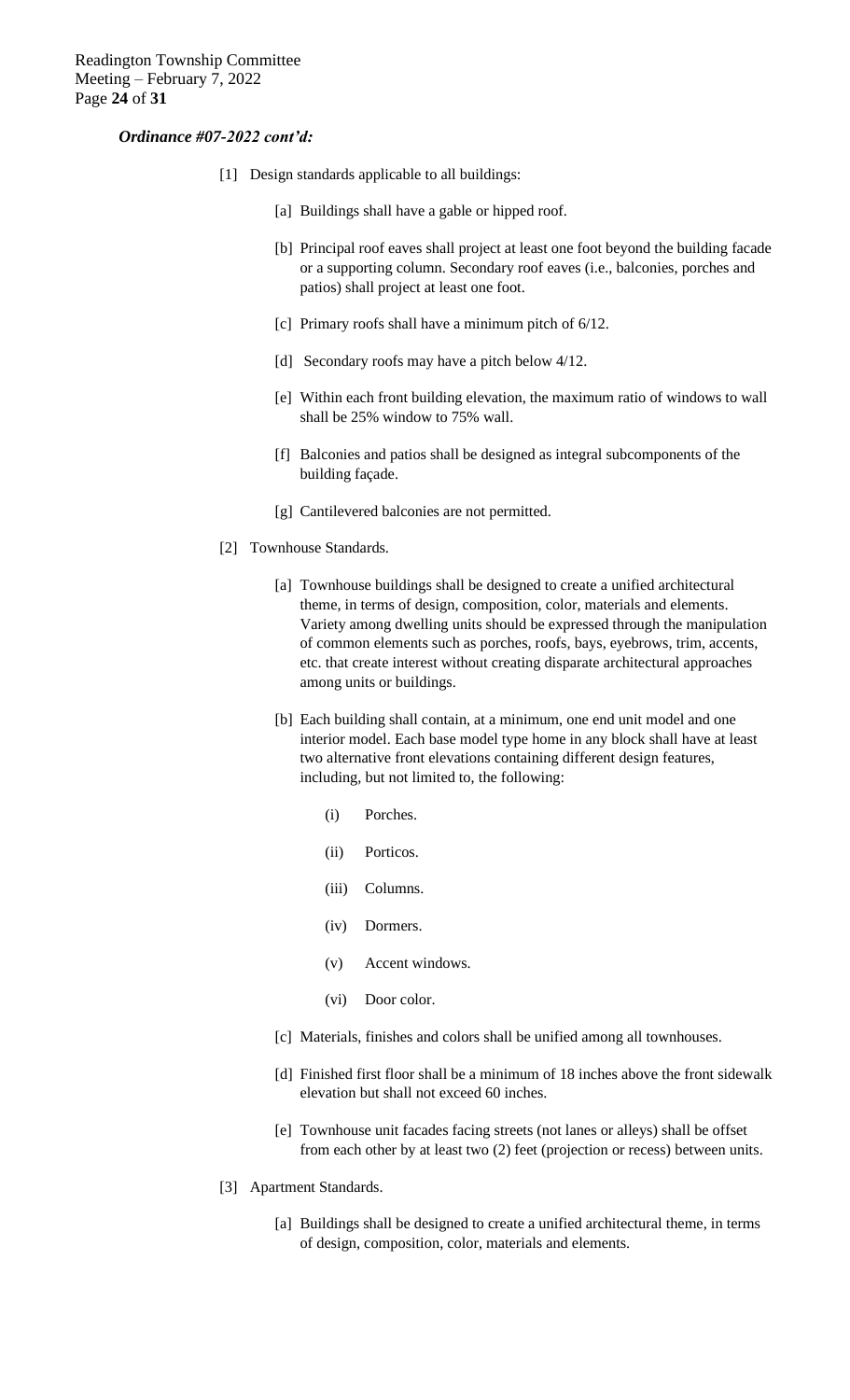- [b] Storage. For each apartment, in addition to any storage areas contained within the unit, there shall be provided 150 cubic feet of storage in a conveniently accessible area, either within the apartment building or in a separate building where belongings can be kept locked and separated from the belongings of other occupants.
- (b) Lighting.
	- [1] General. All outdoor lighting should be coordinated as to style, material and color. Lighting throughout the site should overlap, creating an even level of illumination throughout the parking area. All exterior lighting shall be designed, located, installed and directed in such a manner as to prevent objectionable light at and across the property lines and to prevent glare at any location on or off the property. LED fixtures are required for energy efficiency and uniform illumination.
	- [2] Parking lots shall be illuminated with an average of no less than two tenths (0.2) footcandle. The ratio between maximum foot-candles and average foot-candles shall be no greater than 20 to 1.
	- [3] Illumination at property lines shall not exceed one-tenth (0.1) foot-candle, excluding streets or driveways.
	- [4] Lighting shall be provided by fixtures in parking lots with a mounting height not more than 16 feet measured from the ground level to the center line of the light source and lighting fixtures not to exceed 12 feet in height shall be provided for pedestrian walkways and residential areas outside of parking lots.
	- [5] Fixtures for illumination shall be full cutoff luminaires.
- (c) Signs.
	- [1] Neighborhood Identification: There may be a maximum of one (1) permanent freestanding neighborhood identification sign located at the entrance to the community. Neighborhood identification signs shall be set back at least three (3) feet from any property line, shall not exceed 60 square feet in sign area and shall not exceed five (5) feet in height. Neighborhood identification signs may be mounted on brick or masonry walls or buildings.
	- [2] Community/Recreation/Clubhouse Building: The community/recreation/clubhouse building may have one (1) wall identification sign. The permanent wall identification sign shall not exceed 20 square feet in sign area.
	- [3] Directional Signs: Up to two (2) directional signs shall be allowed on each driveway frontage from which vehicular access is derived. A directional sign shall not exceed six (6) square feet in sign area and shall not exceed six (6) feet in height. A directional sign shall be set back from any lot line by at least three (3) feet.
	- [4] Residential Building Identification: Each residential building may have up to two (2) attached identification signs. The maximum sign area of each shall not exceed six (6) square feet. Such signs shall be appropriately integrated within the architecture of the buildings.
- (d) Open Space. The following standards shall apply, except where these regulations are silent, where the open space regulations of Chapter 148 shall apply.
	- [1] Open spaces shall be planted with a single row of shade trees along thoroughfare frontages at a maximum spacing of 35 feet.
	- [2] A detailed site plan at sufficient scale for common open spaces shall be submitted for review and approval.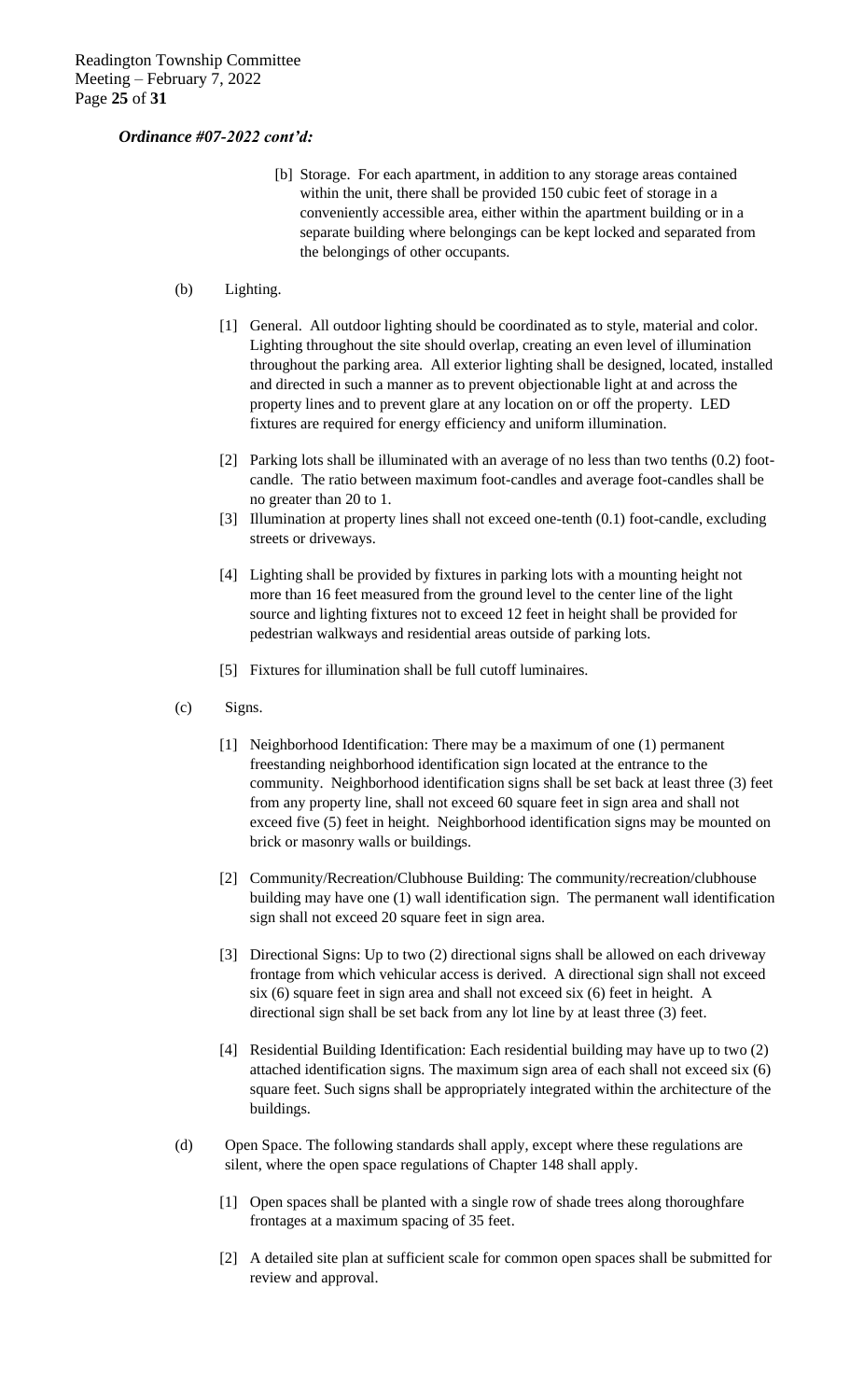- [3] Common open space shall be provided, and shall include at a minimum:
	- [a] Children's play area.
	- [b] Community building, which may include, but is not limited to, a clubhouse, leasing office, and model, of which a minimum of 2,500 square feet. In-lieu of a stand-alone community building, a common community facility may be incorporated within a residential building, provided that such a facility is directly related to exterior common open space.
- (9) Exemptions. Development pursuant these standards shall be exempt from the following sections of the Land Development Ordinance:
- (a) §148-50 Critical Areas
- (b) §148-52 Fences and Walls, but only with respect to retaining walls.

#### (c) 148-60.1 Landform Protection

- $(10)$   $(9)$  Affordable Housing.
	- (a) Minimum percentage of affordable dwellings: 25% of the total number of dwelling units.
	- (b) Affordable dwelling units shall be constructed and rented in accordance with the Council on Affordable Housing rules at N.J.A.C. 5:93-1 et seq. and the Uniform Housing Affordability Controls (UHAC) at N.J.A.C. 5:80-26.1 et seq.
	- (c) Affordable dwelling unit household income breakdown:
		- [1] At least 13% of the affordable units shall be affordable to very low income (VLI) households at 30% of the median income, which shall count towards the overall requirement for low-income units; Very low-income shall be defined pursuant to the Fair Housing Act as households earning no more than 30% of the region's median income.
		- [2] At least 50% of the affordable units shall be made affordable to low income units (the 50% requirement is inclusive of the 13% VLI requirement); and
		- [3] The balance of units permitted at moderate income shall not exceed maximum of 50% of all affordable units.
	- (d) Affordable dwelling bedroom distribution: Bedroom distribution shall be in accordance with the Council on Affordable Housing rules at N.J.A.C. 5:93-1 et seq., the Uniform Housing Affordability Controls (UHAC) at N.J.A.C. 5:80-26.1 et seq., the Fair Housing Act (FHA) and all other applicable law. This bedroom distribution shall apply to each income classification (very low-, low- and moderate- income).
	- (e) The range of affordability, pricing and rent of units, affirmative marketing, 30-year minimum affordability controls and construction phasing with the market rate units developed on the tract shall also be in accordance with the Council on Affordable Housing rules at N.J.A.C. 5:93-1 et seq. the Uniform Housing Affordability Controls (UHAC) at N.J.A.C. 5:80-26.1 et seq., the Fair Housing Act (FHA) and all other applicable law.
		- [1] The owner/developer shall be responsible to affirmatively market, administer and certify the occupant of each affordable unit, with all administrative costs to be paid by the Owner/Developer.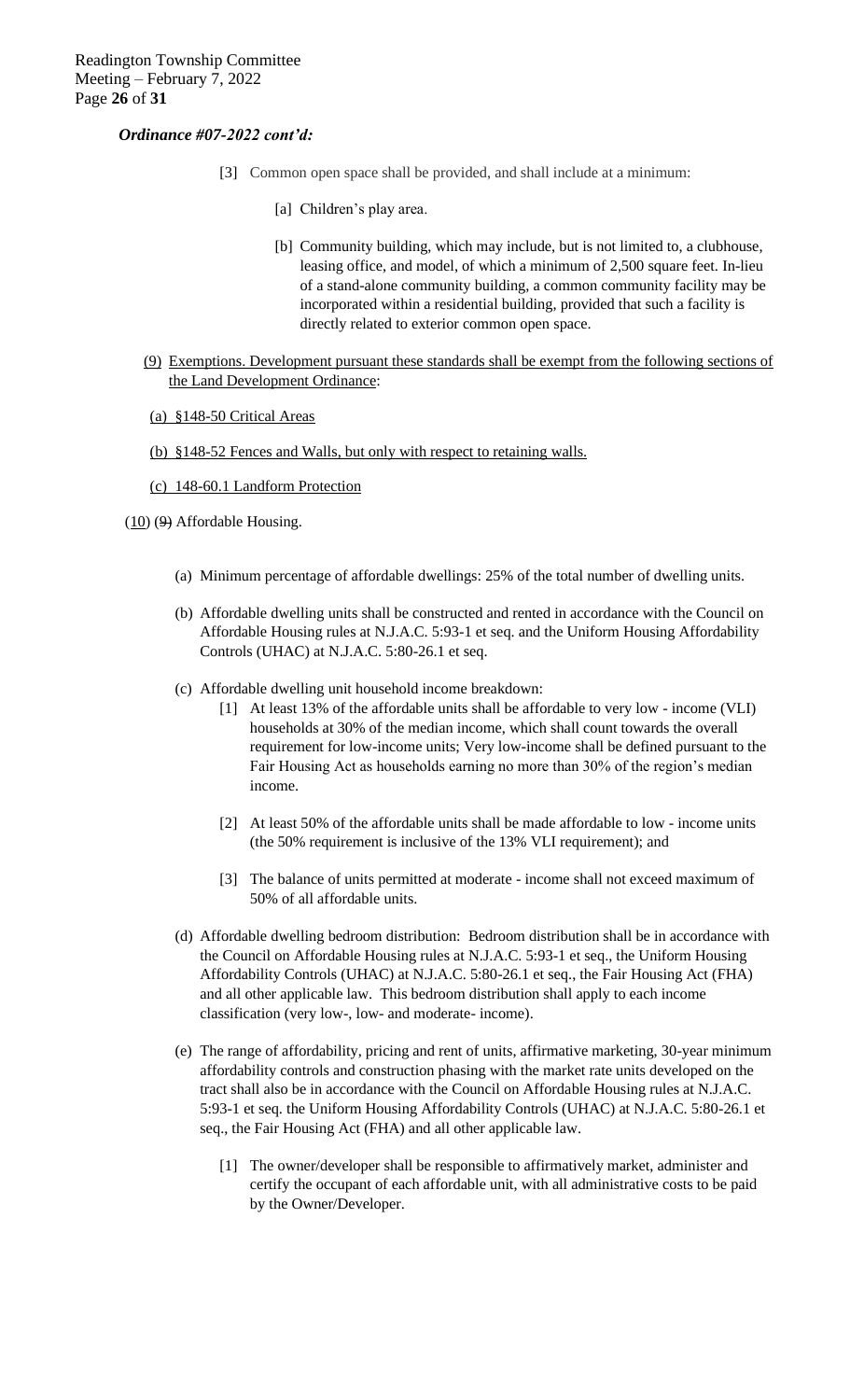- [2] Alternatively, in the case that the Owner/Developer does not provide such administrative services, the Township designated Affordable Housing Administrator shall be responsible to affirmatively market, administer and certify the occupant of each affordable unit, with all administrative costs to be paid by the Owner/Developer.
- [3] Affordability controls may be unilaterally extended by the Township beyond the initial 30-year deed restrictions.

**SECTION III**. All other language not specifically changed by this ordinance amendment shall remain in full force and effect.

**SECTION IV.** The sections, subsections and provisions of this Ordinance may be renumbered as necessary or practical for codification purposes.

**SECTION V.** All ordinances or parts of ordinances inconsistent with this Ordinance are hereby repealed to the extent of such inconsistency.

**SECTION VI.** This ordinance shall take effect immediately upon final passage and publication in accordance with law and upon filing with the Hunterdon County Planning Board.

Township Planner Michael Sullivan spoke to the revisions to the ordinance.

*A MOTION* was made by Mrs. Fort to introduce this ordinance*,* seconded by Mr. Albanese and on Roll Call vote the following was recorded:

| Mr. Albanese      | - Aye  |
|-------------------|--------|
| Mrs. Fort         | - Aye  |
| Mr. Heller        | $-Aye$ |
| Mr. Mueller       | $-Aye$ |
| Mayor Huelsebusch | - Aye  |

*The Public Hearing was scheduled for February 22, 2022.*

## 4. *Acceptance of Maintenance Bond / Toll NJ I, LLC / Block 36, Lot 49 (Phase I)*

The Committee requested that a representative from Toll NJ I, LLC come to a meeting for further discussion prior to any action being taken to accept the bond.

5. *Acceptance of Maintenance Bond / Toll NJ I, LLC / Block 36, Lot 49 (Phases 2-4)*

The Committee requested that a representative from Toll NJ I, LLC come a meeting for further discussion prior to any action being taken to accept the bond.

6. *Resolution of the Township Committee of the Township of Readington, in the County of Hunterdon, New Jersey Authorizing an Application to the Complete Streets Technical Assistance Program*

The following resolution was offered for consideration: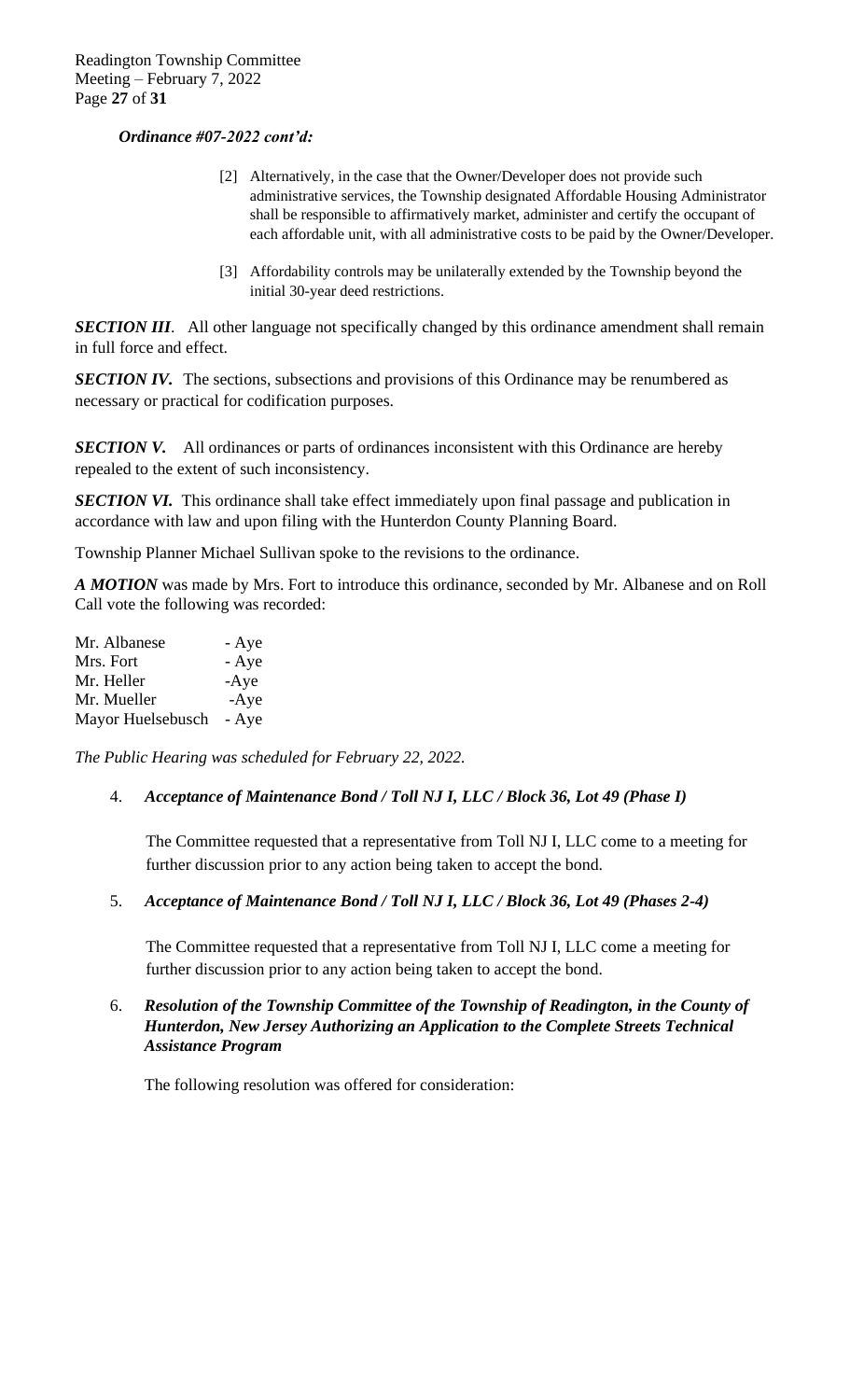#### *#R-2022-46*

# *RESOLUTION OF THE TOWNSHIP COMMITTEE OF THE TOWNSHIP OF READINGTON, IN THE COUNTY OF HUNTERDON, NEW JERSEY AUTHORIZING AN APPLICATION TO THE COMPLETE STREETS TECHNICAL ASSISTANCE PROGRAM*

*WHEREAS*, the New Jersey Department of Transportation Complete Streets Design Guide defines complete streets as follows: "Complete Streets are streets designed for all users, all modes of transportation, and all ability levels. They balance the needs of drivers, pedestrians, bicyclists, transit riders, emergency responders, and goods movement based on the local context"; and

*WHEREAS*, while the primary benefit of complete streets is improved safety, particularly for people who walk or bike who are the most vulnerable users of the street, there are other positive outcomes. Complete streets create better places to live, work, and do business. They can help improve the health of a community by encouraging people to walk and bike, bolster the local economy by generating foot traffic in business districts and provide greater mobility options for residents and visitors; and

*WHEREAS*, through the North Jersey Transportation Planning Authority's FY2022 *Complete Streets Technical Assistance Program,* Sustainable Jersey will coordinate, and the Voorhees Transportation Center at Rutgers University will provide planning-level technical assistance services to municipalities for a specific project related to advancing a complete streets initiative in their communities; and

*WHEREAS***,** although no direct funding is provided, selected municipalities will receive free direct technical assistance services to complete a specific task related to advancing a complete streets initiative in their communities.

*THEREFORE, BE IT RESOLVED* that the Township Committee of the Township of Readington, State of New Jersey authorizes the Township Administrator to submit an application to the *Complete Streets Technical Assistance Program* to receive free direct technical assistance services to complete the specific task of developing a bicycle network plan related to advancing complete streets, and also commits pertinent municipal staff to coordinate and collaborate with Sustainable Jersey, Voorhees Transportation Center and the North Jersey Transportation Planning Authority to support the successful and timely delivery of technical assistance services.

*A MOTION* was made by Mr. Mueller to adopt this resolution, seconded by Mr. Heller and on Roll Call vote the following was recorded:

Mr. Albanese - Aye Mrs. Fort - Aye Mr. Heller -Aye Mr. Mueller -Aye Mayor Huelsebusch - Aye

# 7. *Resolution for a Place-to-Place Transfer (Expansion of Premises) of Plenary Retail Consumption License*

The following resolution was offered for consideration: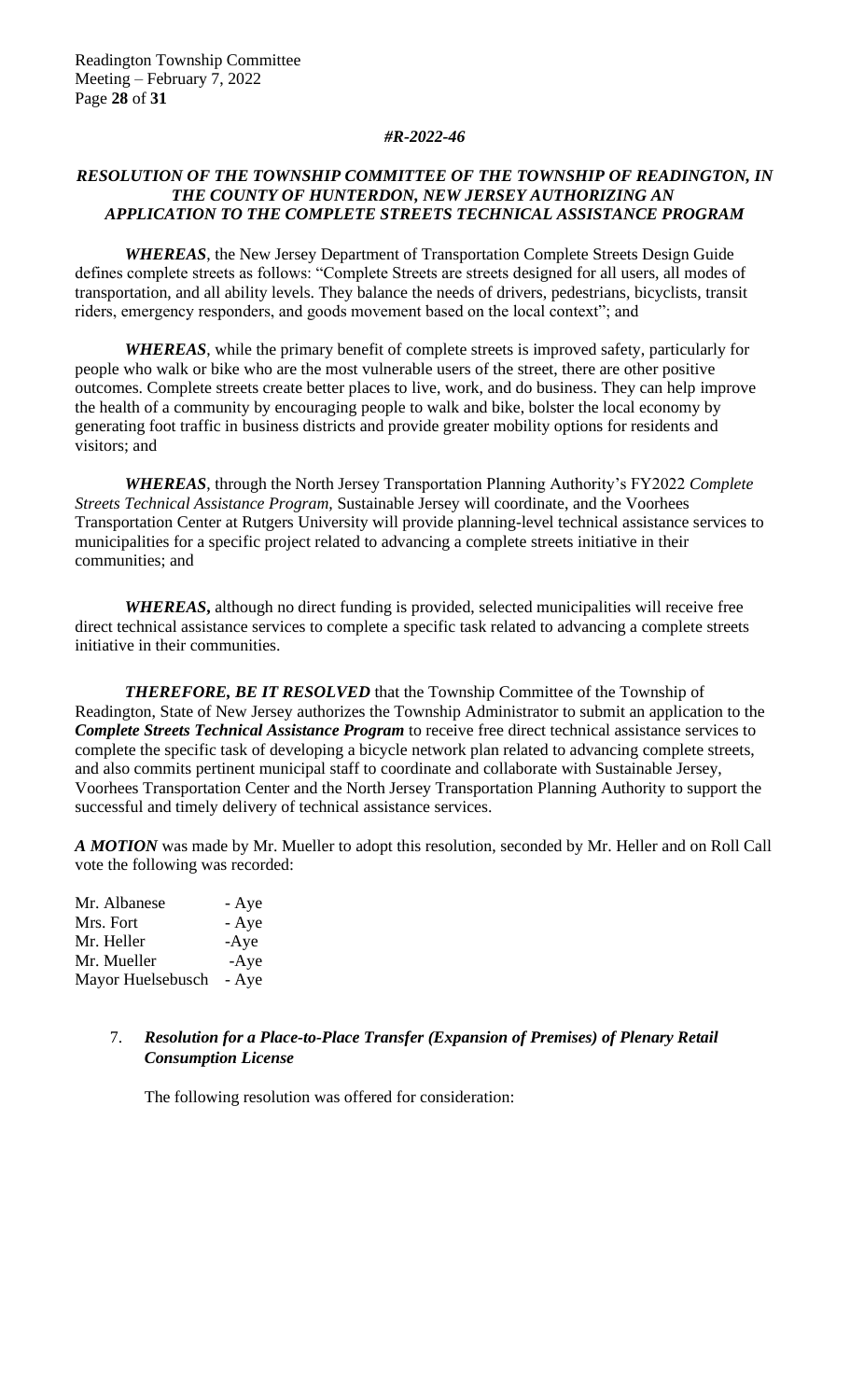## *#R-2022-47*

## *TOWNSHIP OF READINGTON RESOLUTION*

*WHEREAS,* an application has been filed by Adventure Duo, Inc (d/b/a Kitchen American Grill) for a place-to-place transfer (Expansion of Premises) of Plenary Retail Consumption License No. 1022- 33-005-008, for purposes of expanding the premise under license wherein the sale, service and storage of alcoholic beverages are authorized; and

*WHEREAS,* the submitted application form is complete in all respects, the transfer fees have been paid, and the license has been properly renewed for the current license term; and

*NOW, THEREFORE BE IT RESOLVED* that the Township Committee of the Township of Readington does hereby approve, effective February 7, 2022, the expansion of the aforesaid Plenary Retail Consumption licensed premises located at 452 Route 22 West, Whitehouse Station, NJ 08889 to place under license the area delineated in the application form and the sketch of the licensed premises (on file in Clerk's Office).

*A MOTION* was made by Mr. Heller to adopt this resolution, seconded by Mr. Albanese and on Roll Call vote the following was recorded:

| Mr. Albanese      | - Aye  |
|-------------------|--------|
| Mrs. Fort         | - Aye  |
| Mr. Heller        | $-Aye$ |
| Mr. Mueller       | $-Aye$ |
| Mayor Huelsebusch | - Aye  |

# 8. *\* Release of Board of Health Escrow / Block 39, Lot 53.04 (Readington Industrial Center Association, Inc.)*

This matter was addressed under the Consent Agenda.

## 9. \* *Release of Board of Health Escrow / Block 70, Lot 27.12 (Cocuzza)*

This matter was addressed under the Consent Agenda.

## 10. *\* Resolution to Authorize Buy Back of Reserved Sewer Capacity (Ferber)*

This matter was addressed under the Consent Agenda.

# 11. *\* Resolution to Approve Short Term Lease Agreement for a Unit Located at 19 Owl Court*

This matter was addressed under the Consent Agenda.

# 12. *\* Resolution to Request County of Hunterdon to Abandon the Roundabout Project on County Road 523*

This matter was addressed under the Consent Agenda.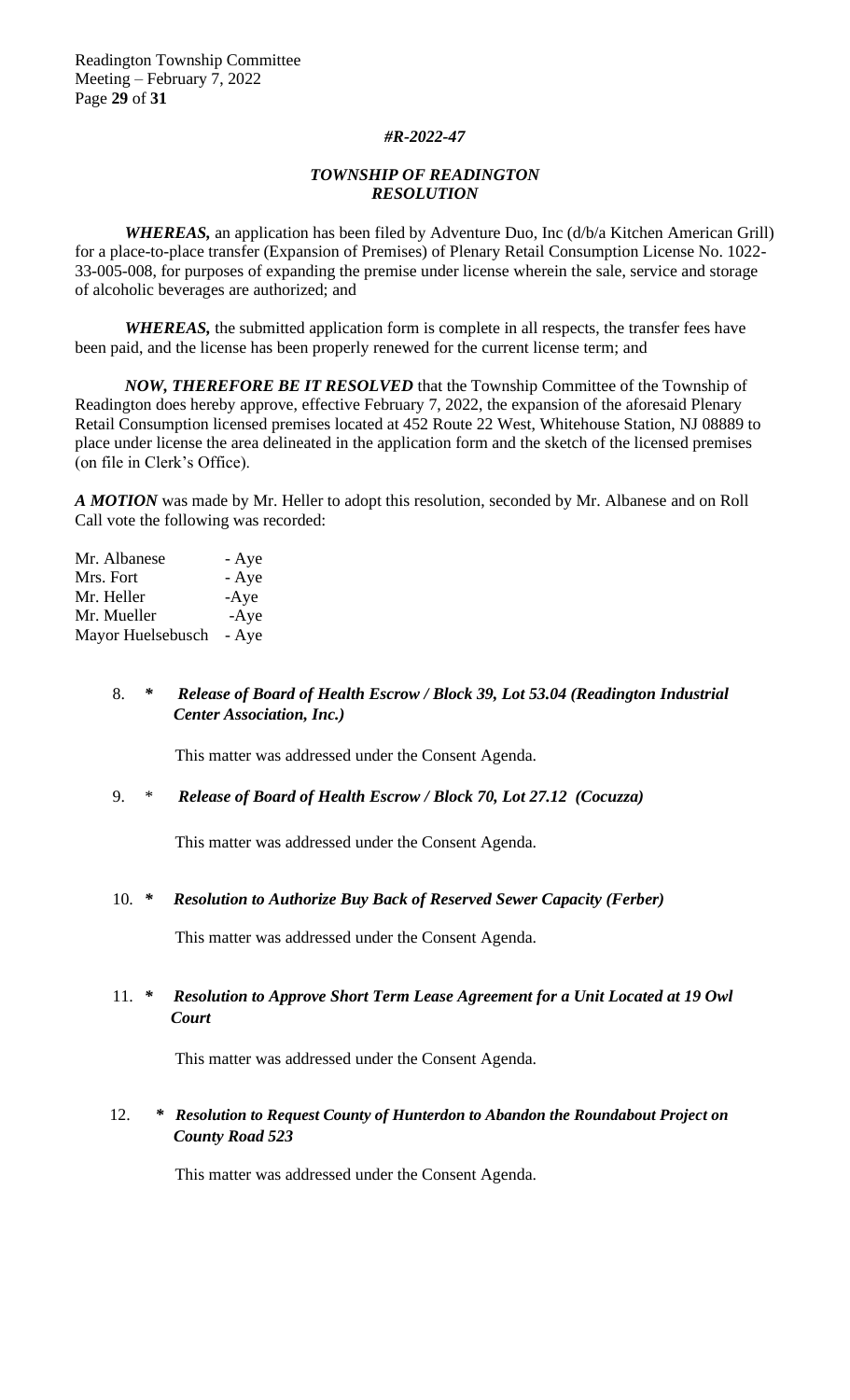# 13. *Resolution Requesting a Reduction in the Speed Limit along County Road 523 and Provide Additional Signage*

Mr. Albanese requested to see the data gathered from the Township professionals regarding the necessity to reduce the speed along County Road 523 to improve traffic safety. Mrs. Fort concurred that the matter be tabled until the additional data can be provided.

# *ADMINISTRATOR'S REPORT*

Administrator Sheola announced the recent passing of police department employee Harlean Kuzmiw and expressed his deepest sympathy to her family.

# *ATTORNEY'S REPORT*

Attorney Dragan stated that she had nothing further to report.

# *COMMITTEE REPORTS*

# **JOHN ALBANESE**

Mr. Albanese noted that the Recreation Department annual report was provided in the Committee's packet for this evening and commended them on their continued efforts through the pandemic.

# **BETTY ANN FORT**

Mrs. Fort reported that a portion of the Taylors Mill building collapsed and will need to be secured.

# **JONATHAN HELLER**

Mr. Heller reported that the Environmental Commission is working to purchase additional trees for the annual tree giveaway.

## **ADAM MUELLER**

Mr. Mueller reminded residents to clear the snow around fire hydrants to allow access for emergency personnel.

## **MAYOR HUELSEBUSCH**

Mayor Huelsebusch reported that an ad hoc traffic safety committee is currently being formed.

# *COMMENTS FROM THE PUBLIC*

David Owen, County Road 523, spoke to the abandoning of the roundabout project on County Road 523 and thanked the Committee for their support.

Jerry Cook, Railroad Ave., inquired about the American flag that was a condition of a prior Board of Adjustment approval.

Sam Tropello, Pine Bank Road, spoke to his term on the Board of Adjustment and how ordinances are written and amended and their relation to the Constitution. Mr. Tropello also expressed concern about the difficulty of tracing older previously adopted ordinances.

Emanuel Bola, Horseshoe Road, thanked the Committee for adopting the cannabis ordinances.

Christina Albrecht, Pine Bank Road, encouraged the Committee and Boards to continue with a virtual aspect for public meetings.